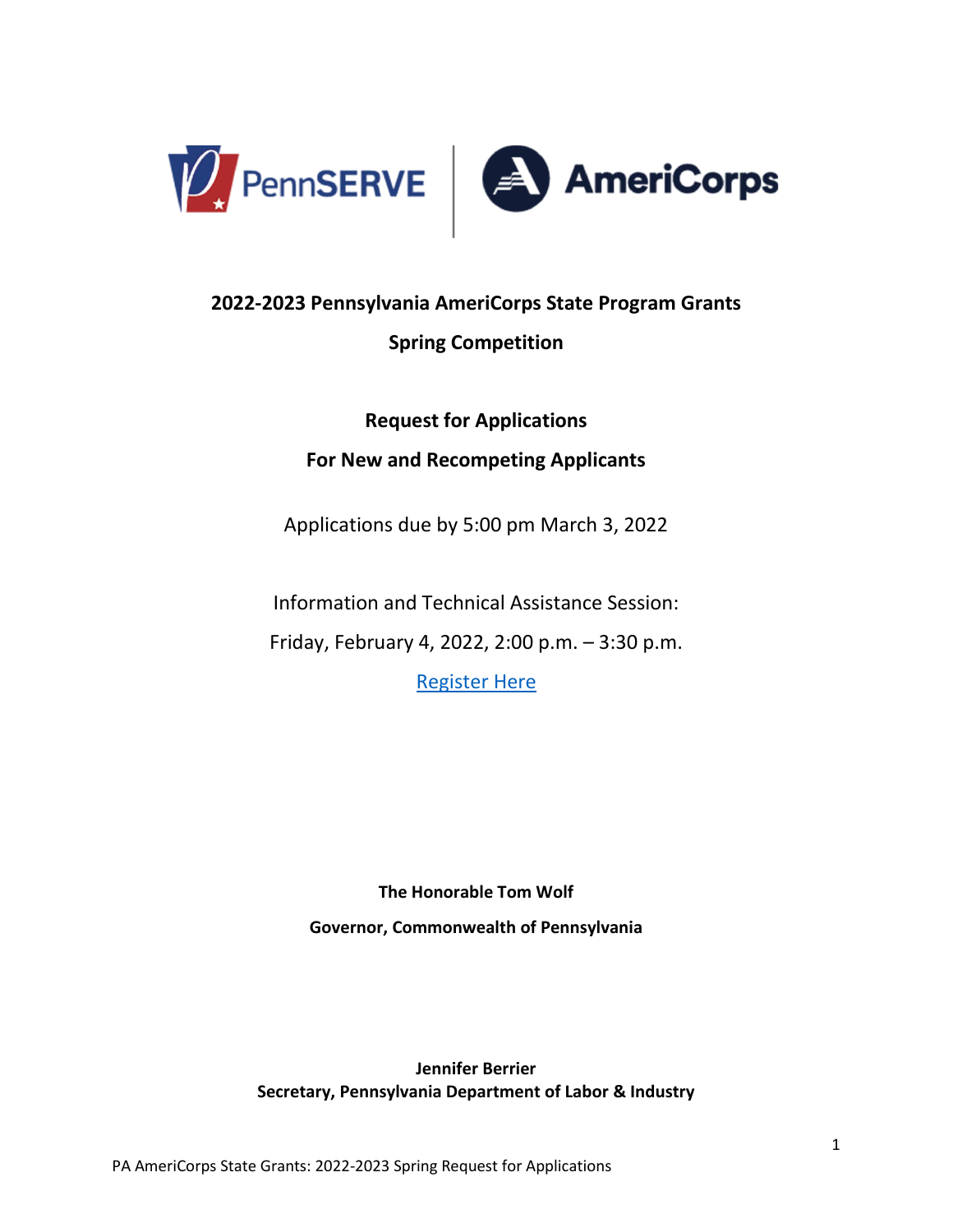# Contents

| 1.                                                                                        |
|-------------------------------------------------------------------------------------------|
| 2.                                                                                        |
| a.                                                                                        |
| b.                                                                                        |
| c.                                                                                        |
| 3.                                                                                        |
| a.                                                                                        |
| b.                                                                                        |
| 4.                                                                                        |
|                                                                                           |
|                                                                                           |
|                                                                                           |
|                                                                                           |
|                                                                                           |
| Commonwealth of Pennsylvania AmeriCorps State Program Subgrantee Application/Agreement 12 |
|                                                                                           |
|                                                                                           |
|                                                                                           |
|                                                                                           |
|                                                                                           |
|                                                                                           |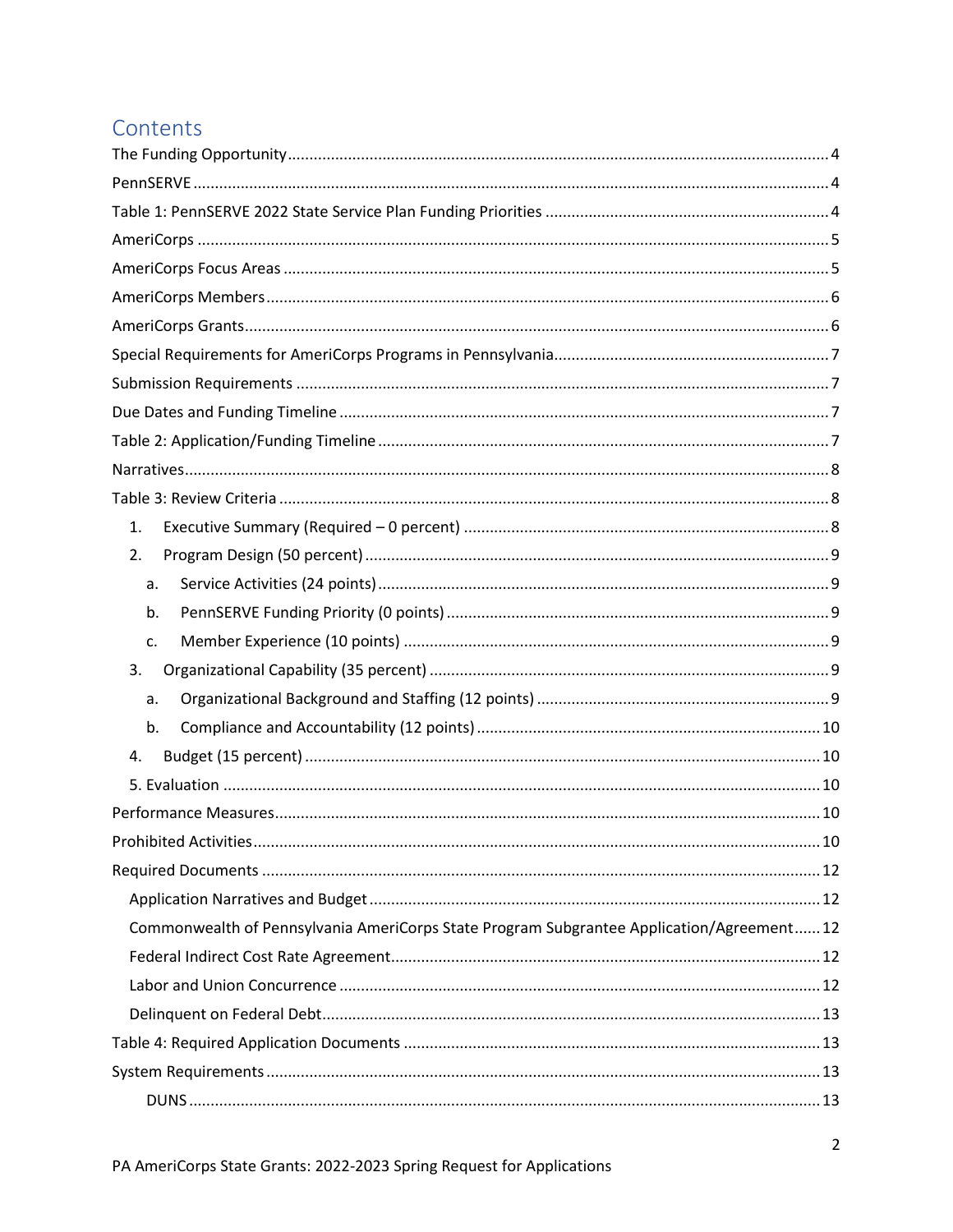| Documents that Govern the Grant/Administrative and National Policy Requirements  17               |  |
|---------------------------------------------------------------------------------------------------|--|
|                                                                                                   |  |
|                                                                                                   |  |
|                                                                                                   |  |
|                                                                                                   |  |
|                                                                                                   |  |
|                                                                                                   |  |
|                                                                                                   |  |
|                                                                                                   |  |
|                                                                                                   |  |
|                                                                                                   |  |
|                                                                                                   |  |
| Appendix D: Rural Programs, Rural Intermediaries, Beale Codes, and County-Level Economic Data  33 |  |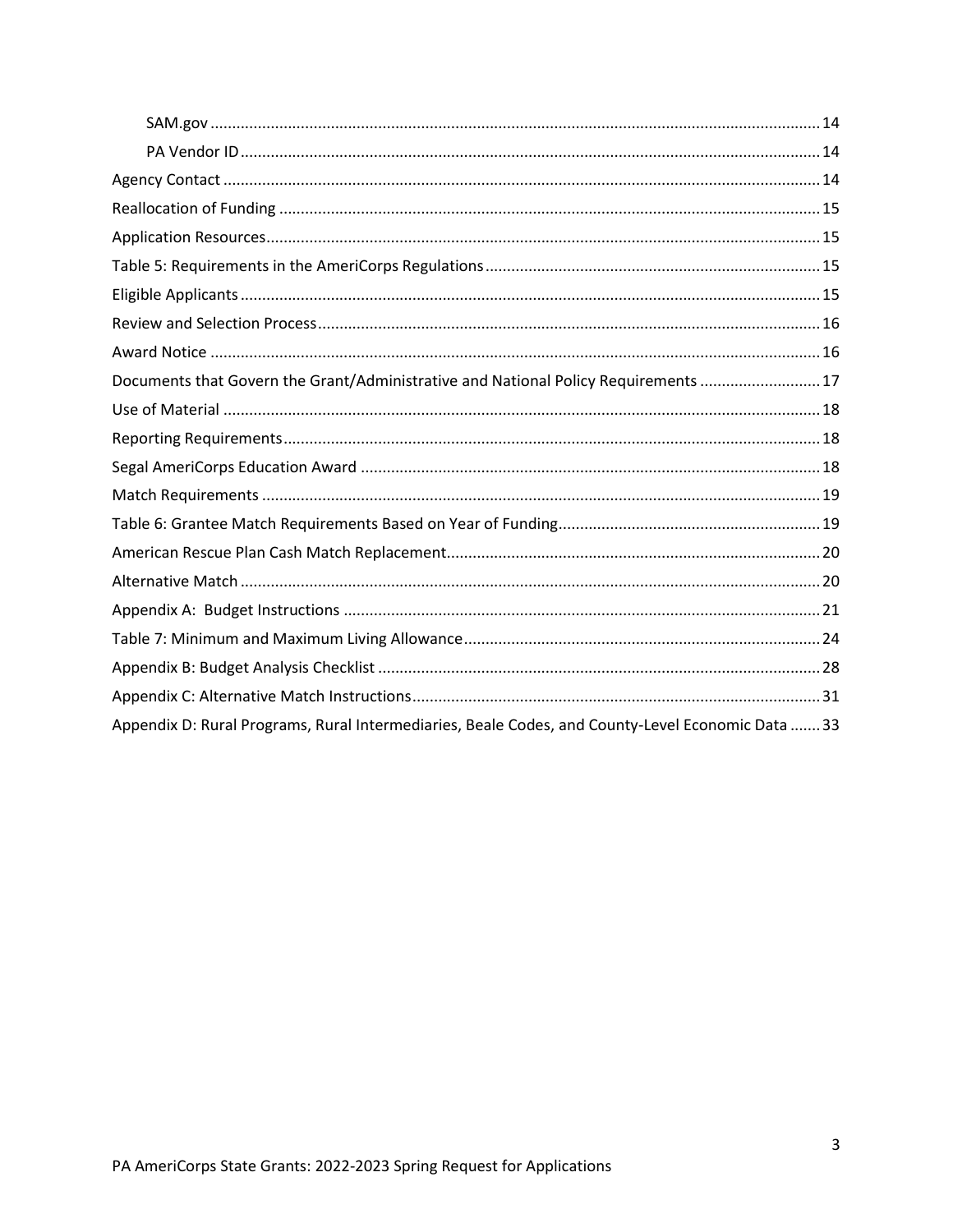# <span id="page-3-0"></span>The Funding Opportunity

PennSERVE is pleased to announce the opportunity to apply for AmeriCorps state grant funding. This opportunity is open to community and faith-based organizations, government agencies, and educational institutions (for detailed information about eligibility, see "Eligible Applicants" on page 11). AmeriCorps state grants enable organizations to recruit and support AmeriCorps members as they serve unmet community needs.

Please note that this Request For Applications (RFA) is for new and recompeting applicants; PennSERVE will issue separate guidance for continuation applicants.

### <span id="page-3-1"></span>PennSERVE

PennSERVE, Pennsylvania's state service commission, encourages, develops, and facilitates volunteerism and service. Each year, PennSERVE awards federal funding to AmeriCorps programs. Through funding and support, PennSERVE engages Pennsylvania residents in strengthening our communities. Each year, PennSERVE awards approximately \$12 million in federal funding from the AmeriCorps agency to AmeriCorps programs.

| Education                                        | PreK-12<br>$\bullet$                                                                                                                                                                                                                                                                                                                                |
|--------------------------------------------------|-----------------------------------------------------------------------------------------------------------------------------------------------------------------------------------------------------------------------------------------------------------------------------------------------------------------------------------------------------|
|                                                  | College access and completion                                                                                                                                                                                                                                                                                                                       |
|                                                  | Adult basic education                                                                                                                                                                                                                                                                                                                               |
| Health                                           | Mental health<br>$\bullet$                                                                                                                                                                                                                                                                                                                          |
|                                                  | Access to healthy food                                                                                                                                                                                                                                                                                                                              |
|                                                  | Reducing alcohol and/or drug abuse                                                                                                                                                                                                                                                                                                                  |
|                                                  | Ongoing health impacts related to the COVID-19 pandemic<br>٠                                                                                                                                                                                                                                                                                        |
| <b>Economic Opportunity</b>                      | Improving housing access for individuals and families experiencing<br>$\bullet$<br>homelessness                                                                                                                                                                                                                                                     |
|                                                  | Workforce development                                                                                                                                                                                                                                                                                                                               |
| Education/Health/<br><b>Economic Opportunity</b> | Bridging the digital divide and increasing technology access for un-<br>$\bullet$<br>derserved or under-connected communities                                                                                                                                                                                                                       |
|                                                  | Empowering individuals and families, including youth and young<br>$\bullet$<br>adults, who are impacted by the juvenile and/or criminal justice<br>system; efforts may include but are not limited to diversion, re-en-<br>try, and engaging credible messengers to provide or connect indi-<br>viduals with support, treatment, or other services. |
| Program Structure                                | Programs that strategically embed the workforce development of<br>$\bullet$<br>AmeriCorps members in program design                                                                                                                                                                                                                                 |
|                                                  | Programs that embed principles of diversity, equity, and inclusion<br>in program design                                                                                                                                                                                                                                                             |
|                                                  | Programs that provide a living allowance above the minimum re-                                                                                                                                                                                                                                                                                      |
|                                                  | quired by the federal AmeriCorps agency                                                                                                                                                                                                                                                                                                             |
| Geography                                        | Programs that provide services in low-income and/or under-re-<br>$\bullet$<br>sourced communities without other AmeriCorps State programs.<br>"Communities" may be defined as neighborhoods, cities or towns,<br>counties, or regions.                                                                                                              |

# <span id="page-3-2"></span>Table 1: PennSERVE 2022 State Service Plan Funding Priorities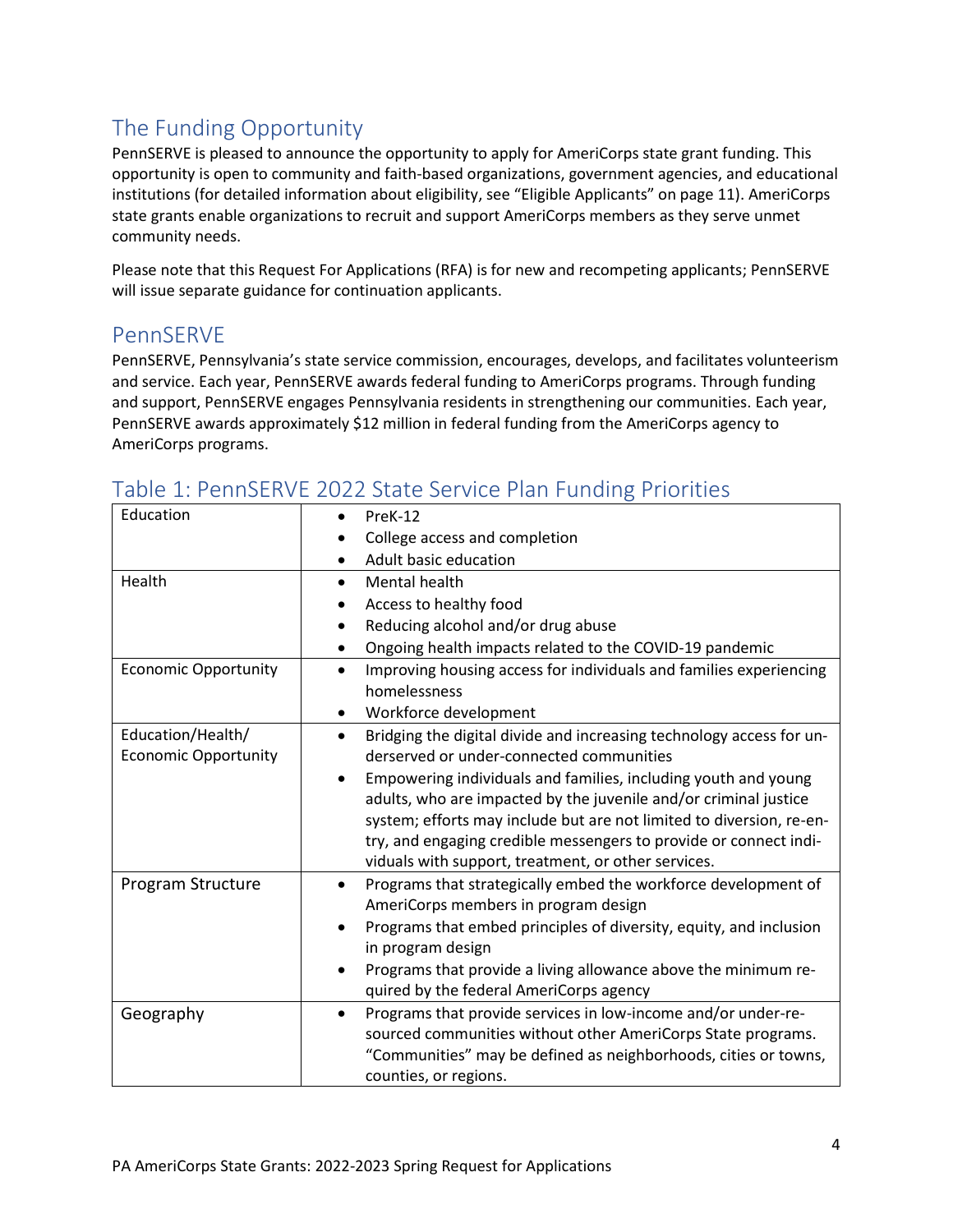### <span id="page-4-0"></span>AmeriCorps

AmeriCorps is a program funded by the U.S. Congress under the Catalog of Federal Domestic Assistance number 94.006. The national organization supporting AmeriCorps is the Corporation for National and Community Service d/b/a AmeriCorps. The AmeriCorps agency's legal authority to award these grants is found in the National and Community Service Act (NCSA) of 1990, *as amended*, 42 U.S.C. § 12501 *et seq*. The AmeriCorps agency receives AmeriCorps program funding from Congress and awards funding to state commissions, including PennSERVE, to grant and oversee AmeriCorps programs in each state.

The AmeriCorps agency brings people together to tackle the country's most pressing challenges, through national service and volunteering. AmeriCorps members and AmeriCorps Seniors volunteers serve with organizations dedicated to the improvement of communities. AmeriCorps helps make service to others a cornerstone of our national culture.

### <span id="page-4-1"></span>AmeriCorps Focus Areas

The Serve America Act, Pub.L. 111–13, Apr. 21, 2009, emphasizes measuring the impact of service and focusing on the following focus areas:

### **Disaster Services**

Grants will support increased and improved disaster services for individuals and communities to prepare and adapt to disasters, including but not limited to climate change events. Activities will provide support to increase preparedness for disasters, improve readiness to respond to disasters, support recovery efforts from disasters, and/or assist in the implementation of pre-disaster mitigation and adaptation measures. Grants will support communities and individuals in planning for disasters, with an emphasis on engaging disadvantaged communities in the planning process.

#### **Economic Opportunity**

Grants will provide support for and/or facilitate access to services and resources that contribute to the improved economic well-being and security of economically disadvantaged people; help economically disadvantaged people to have improved access to services that enhance financial literacy; transition into or remain in safe, healthy, affordable housing; and/or have improved employability leading to increased success in becoming employed.

#### **Education**

Grants will provide support for and/or facilitate access to services and resources that contribute to improved educational outcomes for economically disadvantaged children; improved school readiness for economically disadvantaged young children; improved educational and behavioral outcomes of students in low-achieving elementary, middle, and high schools; and/or prepare economically disadvantaged students for success in post-secondary educational institutions.

#### **Environmental Stewardship**

Grants will support responsible stewardship of the environment, while preparing communities for challenging circumstances and helping Americans respond to and recover from disruptive life events: programs that conserve natural habitats, protect clean air and water, maintain public lands, support wildland fire mitigation, cultivate individual and community self-sufficiency, and provide reforestation services after floods or fires.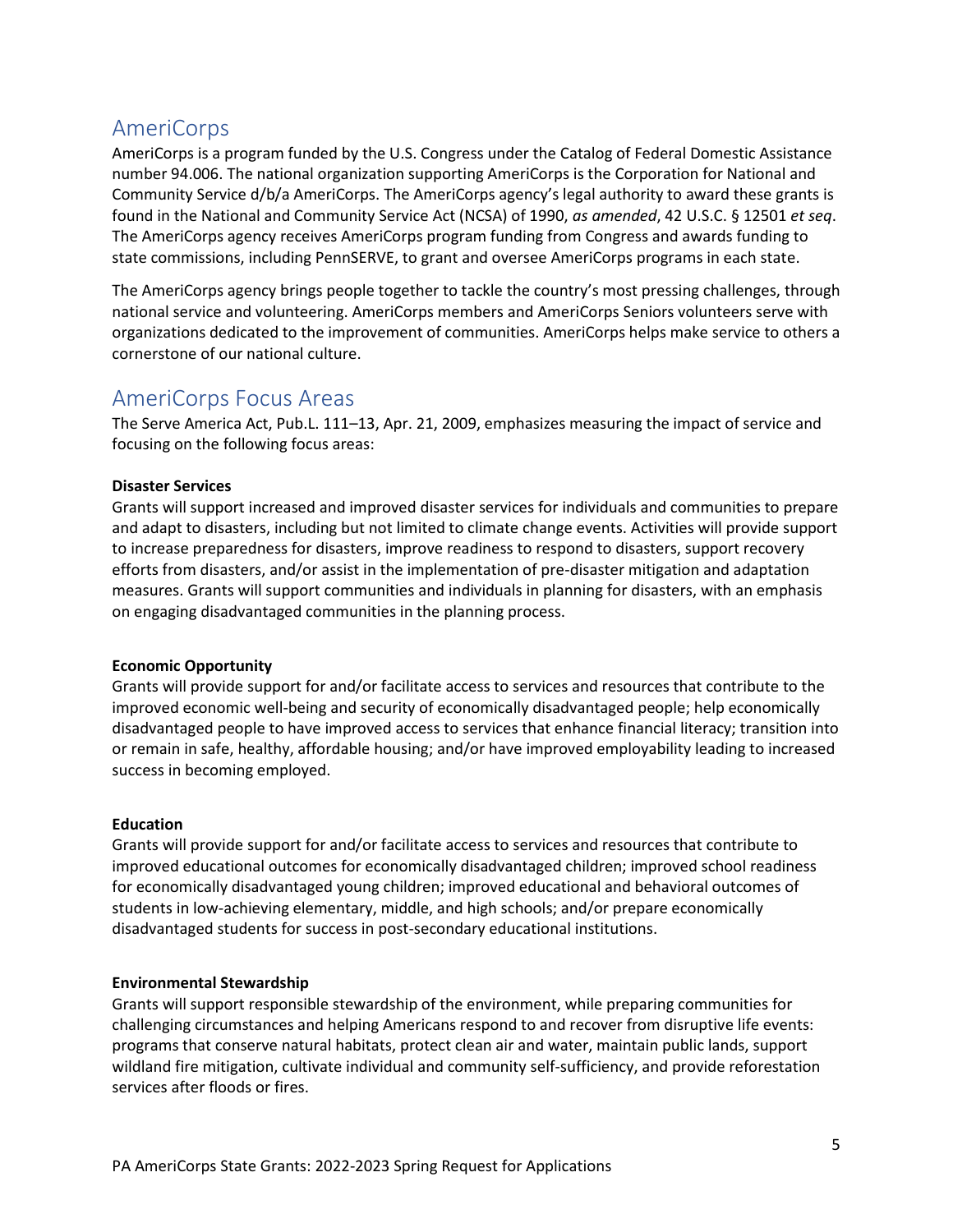#### **Healthy Futures**

Grants will provide support for activities that will address the opioid crisis; increase seniors' ability to remain in their own homes with the same or improved quality of life for as long as possible; and/or increase physical activity and improve nutrition.

#### **Veterans and Military Families**

Grants will improve the quality of life of veterans and improve military family well-being; increase the number of veterans, wounded warriors, military service members, and their caregivers, families, and survivors served by AmeriCorps programs; and/or increase the number of veterans and military family members engaged in service through AmeriCorps programs.

### <span id="page-5-0"></span>AmeriCorps Members

AmeriCorps members engage in community service and may receive a living allowance and other benefits while serving. AmeriCorps members are recruited, trained, supervised, and managed by organizations that receive AmeriCorps program grants. Upon successful completion of service, AmeriCorps members receive a Segal AmeriCorps Education Award from the National Service Trust to pay for higher education expenses or apply to qualified student loans.

### <span id="page-5-1"></span>AmeriCorps Grants

AmeriCorps grant awards have two components: operating funds and AmeriCorps member positions. Grant award amounts vary – both in the level of operating funds and in the type and amount of AmeriCorps member positions – as determined by the scope of the projects. In 2021, award amounts for operating programs ranged from \$80,000 to \$3,504,500.

For this grant competition, a minimum of five full-time equivalent members (five Member Service Years, or MSYs) is required. This can be five full-time positions, a combination of full and part-time positions, or all part-time positions. The members can serve for up to 12 months.

PennSERVE intends for the grant and project period of this award to be August 20, 2022 – August 19, 2023; applicants who would like to request different start or end dates should consult with PennSERVE prior to application. All grant periods are a maximum of one year. Typically, PennSERVE AmeriCorps programs submit continuation applications for a second and third year of funding, after which they recompete for another three-year cycle. However, funding is not guaranteed beyond the one-year grant period. AmeriCorps members may be enrolled on or after the start date of the award. AmeriCorps members may begin service at or after the beginning of the member enrollment period as designated in the grant award. Member service hours can be counted at or after the beginning of the member enrollment period. PennSERVE and the AmeriCorps agency reserve the right to adjust the amount of a grant and/or the grant period.

AmeriCorps state grants awarded by PennSERVE are Cost Reimbursement Grants. Cost Reimbursement grants may fund a portion of program operating costs and member living allowances with flexibility to use all the funds for allowable costs regardless of whether the program recruits and retains all AmeriCorps members. Applicants submit a budget and financial reports, and agree to meet all due dates and requirements as a condition of grant reimbursement.

### **For the 2022-2023 program year, the maximum amount of funding applicants may request is \$21,600 per MSY.**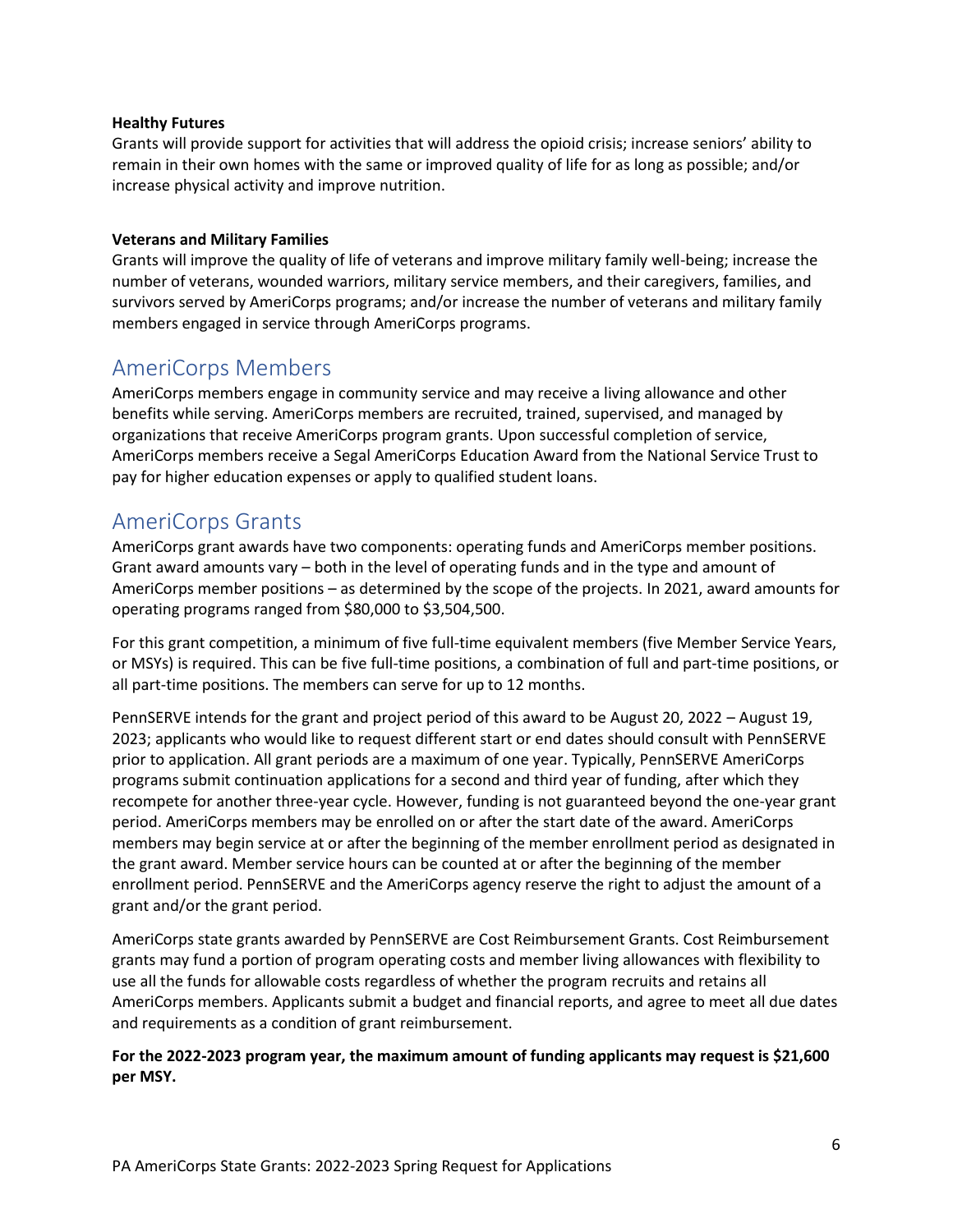# <span id="page-6-0"></span>Special Requirements for AmeriCorps Programs in Pennsylvania

- AmeriCorps programs funded by PennSERVE must have enough staff to manage the size and scope of the AmeriCorps program. In general, programs funded by PennSERVE require at least one full-time equivalent (FTE) dedicated to AmeriCorps program management. If the program proposed in this application will be managed by staff of an existing AmeriCorps program, less than one FTE may be acceptable; in that case, the staffing plan should be explained in the application.
- PennSERVE programs must identify as AmeriCorps programs.
- AmeriCorps programs may be required to participate in other local disaster preparedness and/or response efforts, including but not limited to emergency management training, management of volunteers, and public health outreach. AmeriCorps members may be asked, or offered the opportunity, to participate in disaster services as needed.
- While engaging in service activities, AmeriCorps members are required to wear gear displaying the AmeriCorps logo.
- AmeriCorps programs funded by PennSERVE have required training activities for program staff and yearly AmeriCorps Week activities for AmeriCorps members. Applicants must include the cost of travel to these events in their budgets.
- AmeriCorps programs funded by PennSERVE use a specific online program management system. The instructions below show how to include the cost of this system in your budget.

### <span id="page-6-1"></span>Submission Requirements

Applicants make their initial submission as either a Word document or PDF attachment to an email. In the second stage, selected applicants will submit a full application in the AmeriCorps agency's webbased system, eGrants. Full instructions for eGrants submission will be provided with preliminary funding notification.

### <span id="page-6-2"></span>Due Dates and Funding Timeline

Applications are due by 5:00 pm on March 3, 2022. Please see Table 2 for complete application and funding timelines. See Table 4: Required Application Documents for a complete list of required documents and delivery instructions. PennSERVE may consider late submission requests that include documentation of the rationale for the request and reserves the right to accept such applications on a case-by-case basis. Additional deadlines may be required throughout the application process, including deadlines for required revisions and responses to clarification questions.

# <span id="page-6-3"></span>Table 2: Application/Funding Timeline

| <b>Applications due</b>                                          | March 3, 2022, 5 p.m. |
|------------------------------------------------------------------|-----------------------|
| PennSERVE Feedback and Clarification Period; revisions may be    | April 4 – 22, 2022    |
| required                                                         |                       |
| Preliminary grant award notifications, resolutions, and eGrants  | May 25 - June 3, 2022 |
| entry                                                            |                       |
| Grant/Program Period Begins (pending receipt of grant award from | August 2022           |
| the AmeriCorps agency)                                           |                       |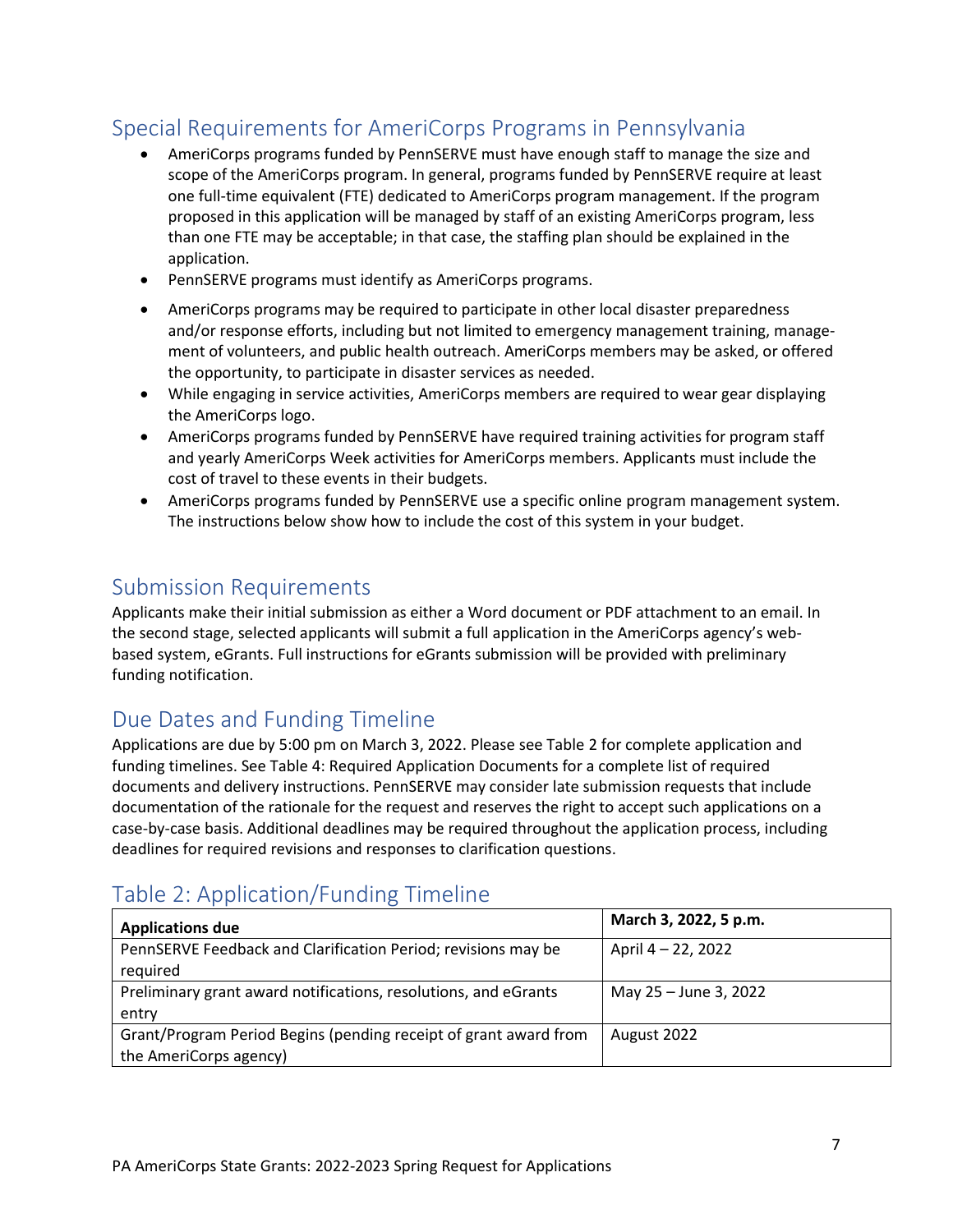### <span id="page-7-0"></span>**Narratives**

Submit your narrative as a Word document or PDF. The character limit for all narrative sections combined (Program Design and Organizational Capability) should not exceed 25,000. Please see Table 3: Review Criteria and the questions that follow to guide your narrative.

### **Tips for a Strong Narrative**

- **Answer the questions in order.** Use headings to show which question you are answering.
- **Explain how.** Be sure to describe *how* the proposed project will meet the criteria. Simply stating that it will be met does not meet the review criteria.
- **Provide requested information only.** Due to the character limit, be sure to include thorough responses to the questions, and do not include information that is not requested. For example, though it is important to include information about your organization that is relevant to this application, a full history or your organization is not necessary.
- **Assume the reviewer knows nothing about you.** Even if you have received funding from PennSERVE or the AmeriCorps agency in the past, do not assume your reviewers know anything about you, your proposed program, your partners, or your beneficiaries. If you use an acronym, be sure to write it out the first time you use. It. Define words that people outside your organization or field may not know.
- **Get feedback.** Before you submit your application, let someone who is completely unfamiliar with your project read and critique the project narrative.

| Category                                         | Percentage | <b>Sub-Category</b>                              | <b>Points</b> |
|--------------------------------------------------|------------|--------------------------------------------------|---------------|
|                                                  | 50%        | <b>Service Activities</b>                        | 30            |
| Program Design                                   |            | Member Experience                                | 20            |
| <b>Organizational Capability</b>                 | 35%        | <b>Organizational Background</b><br>and Staffing | 18            |
|                                                  |            | Compliance and<br>Accountability                 | 17            |
| Cost-Effectiveness and<br><b>Budget Adequacy</b> | 15%        | n/a                                              | 15            |

### <span id="page-7-1"></span>Table 3: Review Criteria

### 1. Executive Summary (Required – 0 percent)

<span id="page-7-2"></span>Please fill in the brackets of these sentences to complete the executive summary. Do not deviate from the template below.

The [name of the organization] proposes to have [number of] AmeriCorps members who will be [service activities the members will be doing] in [the locations the AmeriCorps members will serve]. At the end of the program year, the AmeriCorps members will be responsible for [anticipated outcome of project]. In addition, the AmeriCorps members will leverage [number of leveraged volunteers, if applicable] who will be engaged in [what the leveraged volunteers will be doing.]

This program will focus on the AmeriCorps focus areas of [Focus Area(s)].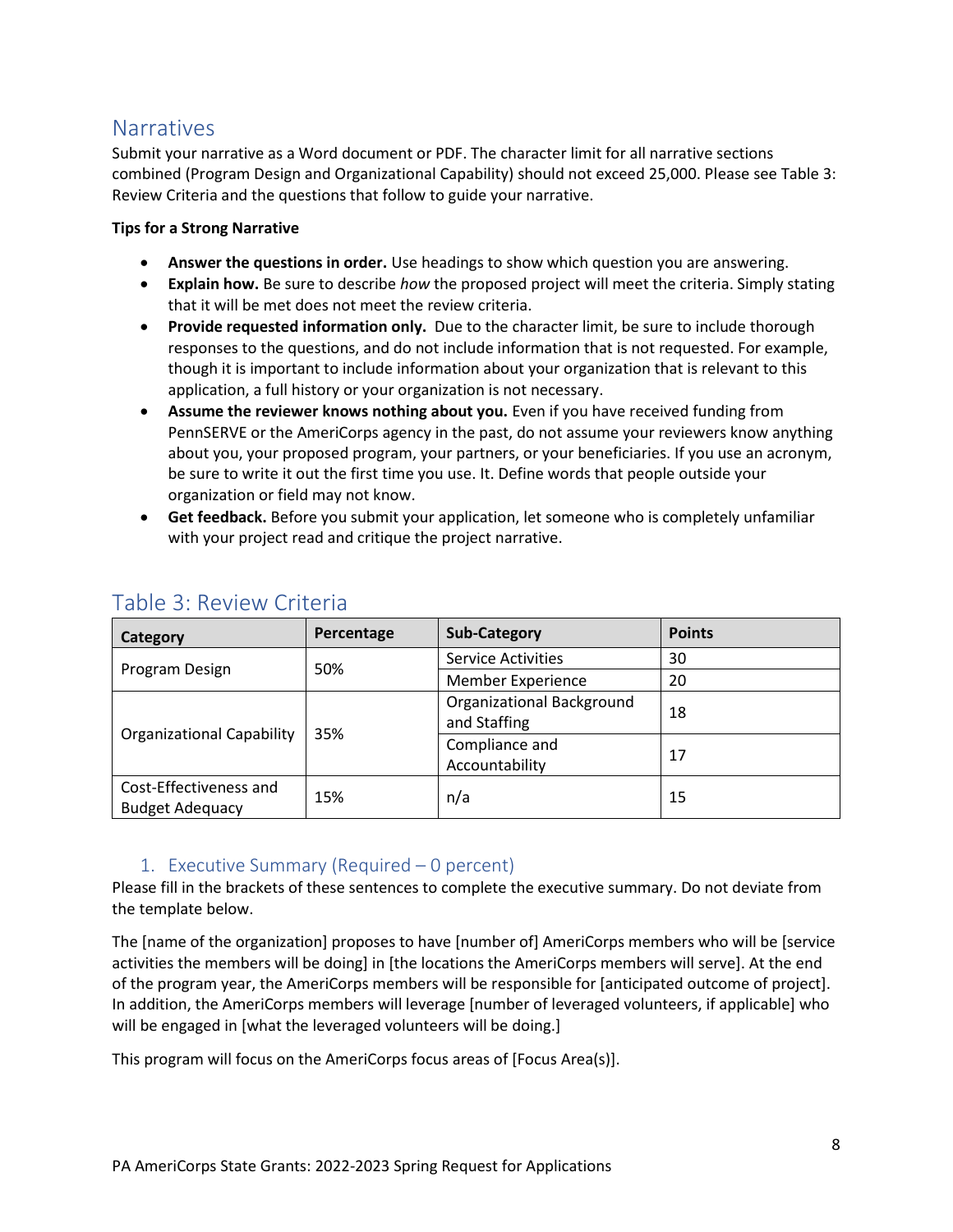### <span id="page-8-1"></span><span id="page-8-0"></span>2. Program Design (50 percent)

### a. Service Activities (25 points)

- Where will your members serve? This may be one or more counties, municipalities, neighborhoods, as well as specific organizations where they will be based (we refer to such places as service sites or host sites).
- Describe the role(s) of the AmeriCorps members. What services will they provide and to whom? What will an average day or week look like for an AmeriCorps member? What is the term type and length of term; and what is the rationale for the term selection(s)?
- How do you expect member service to impact those who are served? Please describe these benefits in terms of short, medium, and long-term outcomes. Please be sure to focus in this section on benefits to those who receive services, including the natural environment if applicable to your program design. You will be able to describe benefits to the AmeriCorps members themselves in another section of the narrative.
- How have you engaged the community to be served in determining AmeriCorps member service activities? How will you obtain community feedback throughout the program year? If proposing to add or expand an AmeriCorps component to an existing program or initiative, explain how the addition/expansion of AmeriCorps will enable the organization to better meet the community need; and clearly describe the difference in scope and/or program design.

### b. PennSERVE Funding Priority (5 points)

<span id="page-8-2"></span>• Does your proposed program fall within any of the PennSERVE Funding Priorities in Table 1? If so, please list them here.

### c. Member Experience (20 points)

- <span id="page-8-3"></span>• Describe how you will recruit AmeriCorps members to implement a diverse corps that is representative of the community to be served. How is your program specifically designed to recruit and support a diverse corps of AmeriCorps members, implement equitable practices, and nurture an inclusive service environment?
- Describe the skills, knowledge, and experience that AmeriCorps members will gain during service. How will service prepare AmeriCorps members for careers or post-secondary education? For AmeriCorps members who have already completed post-secondary education and/or those who have retired, what support do you provide in transitioning from service to their next opportunity?
- Who will supervise the AmeriCorps members? Describe how AmeriCorps members will receive sufficient guidance and support from their supervisor to provide effective service.
- Describe your plan for training and preparing AmeriCorps supervisors to follow AmeriCorps and program regulations, priorities, and expectations.

### <span id="page-8-5"></span><span id="page-8-4"></span>3. Organizational Capability (35 percent)

### a. Organizational Background and Staffing (18 points)

• Describe your organizational experience, if any, managing a national service program. Include a description of your national service program(s), the number of national service participants engaged annually, and successes and challenges with enrollment, retention, and overall program implementation. If you have not managed a national service program, describe the organizational experience and record of accomplishment in your proposed area of programming. *Experience managing national service programs is not required.* Describe the staffing structure of the proposed AmeriCorps program, including staff titles and experience. If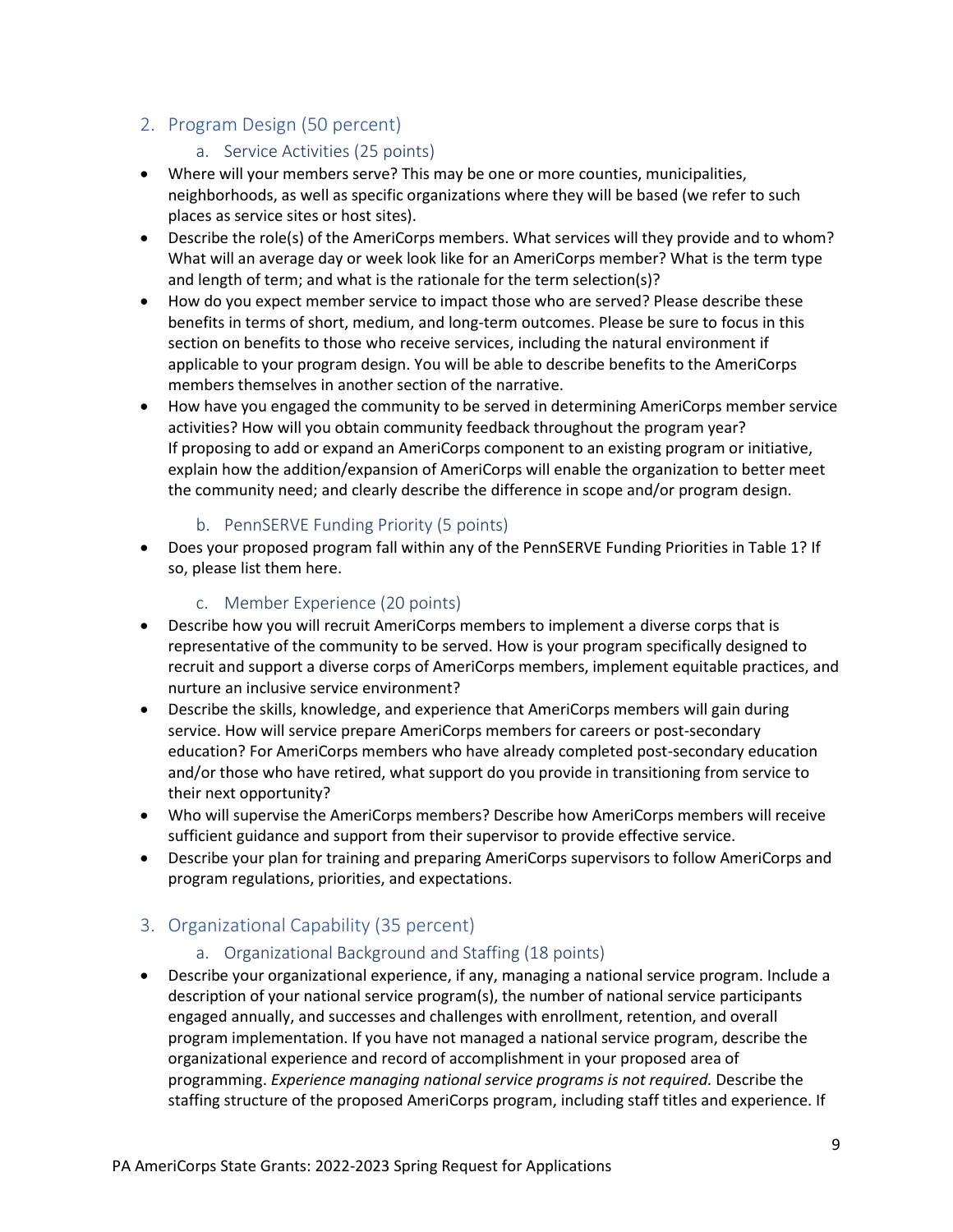staff will be shared across multiple initiatives, explain how time and responsibilities will be delineated. Please note that PennSERVE requires at least 1 full-time equivalent for an AmeriCorps program.

### b. Compliance and Accountability (17 points)

- <span id="page-9-0"></span>• Describe your monitoring and oversight plan to prevent and detect non-compliance and enforce compliance with AmeriCorps rules and regulations including those related to prohibited and unallowable activities.
- Describe your process for conducting the National Service Criminal History Checks on staff, site supervisors, and AmeriCorps members. Include the vendors you will use.
- If teleservice is included in your program design, describe your plans for supervising and monitoring teleservice activities.

### 4. Budget (15 percent)

<span id="page-9-1"></span>Use the Budget Instructions (Appendix A) and Budget Checklist (Appendix B) to prepare your budget. PennSERVE will evaluate your budget based on the following:

- Your proposed costs align with the activities described in the narrative.
- You show how you calculated each budget item.
- You include PennSERVE required costs, which are listed in the Budget Instructions
- You don't request more than is permitted. To ensure this, divide your total request by the number of Full Time Equivalent member positions you have requested. We call these Member Service Years or MSYs.
- You include the required match (See Table 6)
- If you choose to include Section 3 costs, also known as administrative costs, you include a full calculation and stay within the maximum allowable.

### 5. Evaluation

<span id="page-9-2"></span>For applicants recompeting for AmeriCorps funds for the first time, please complete and submit the evaluation plan template. For applicants recompeting a second or subsequent time, submit an evaluation report as an attachment, along with a completed evaluation plan template for the next three-year period.

### <span id="page-9-3"></span>Performance Measures

If selected for funding, applicants will receive guidance on performance measurement. No performance measures are required with this application. Most AmeriCorps programs will use one or more of the [AmeriCorps National Performance Measures.](https://americorps.gov/sites/default/files/document/ASN_FY2022_PerformanceMeasuresInstructions_FINAL.508.pdf)

### <span id="page-9-4"></span>Prohibited Activities

While charging time to the AmeriCorps program, accumulating service or training hours, or otherwise performing activities supported by the AmeriCorps program or the AmeriCorps agency, staff and members may not engage in the following activities (see 45 C.F.R. § 2520.65):

- 1. attempting to influence legislation;
- 2. organizing or engaging in protests, petitions, boycotts, or strikes;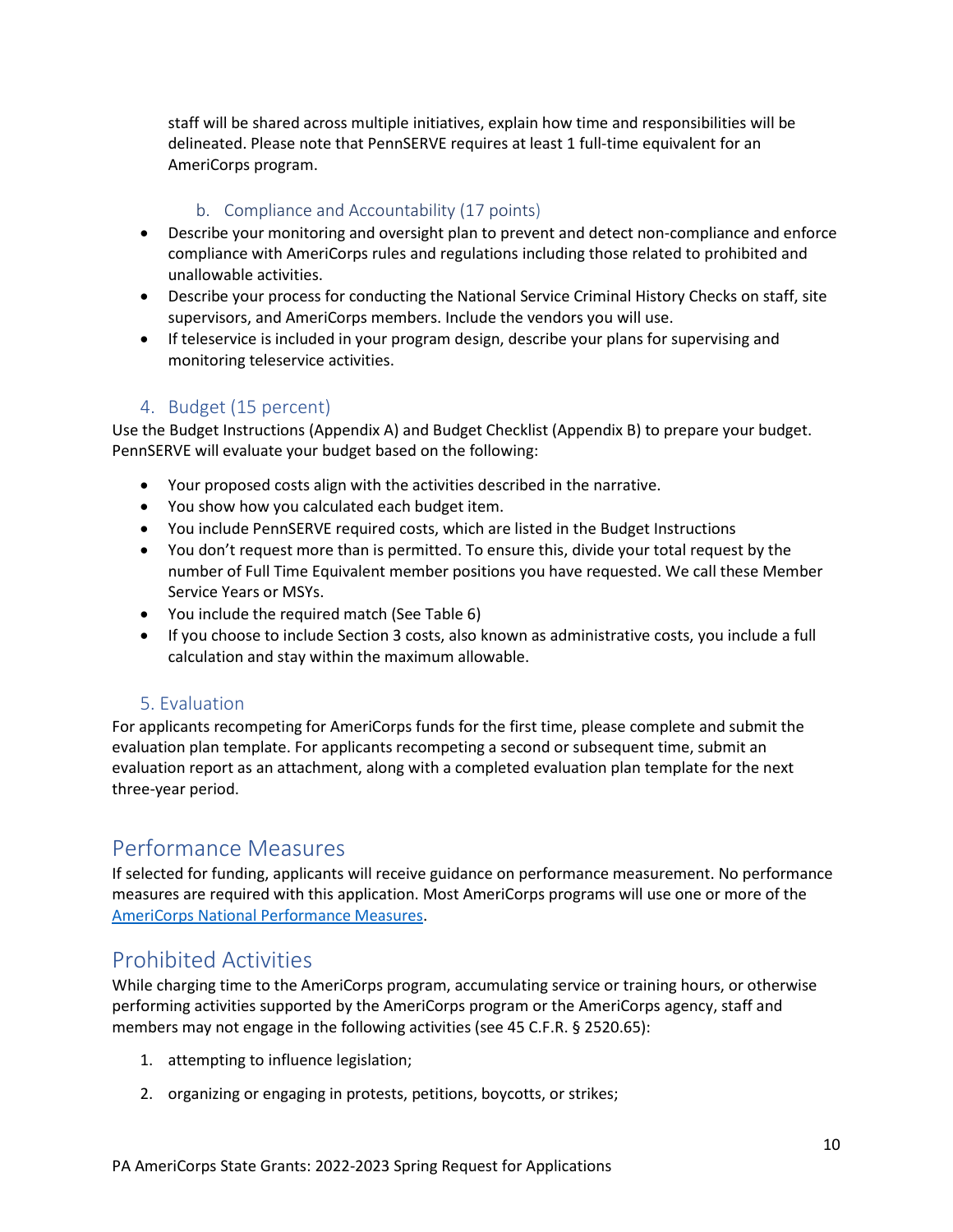- 3. assisting, promoting, or deterring union organizing;
- 4. impairing existing contracts for services or collective bargaining agreements;
- 5. engaging in partisan political activities, or other activities designed to influence the outcome of an election to any public office;
- 6. participating in, or endorsing, events or activities that are likely to include advocacy for or against political parties, political platforms, political candidates, proposed legislation, or elected officials;
- 7. engaging in religious instruction, conducting worship services, providing instruction as part of a program that includes mandatory religious instruction or worship, constructing or operating facilities devoted to religious instruction or worship, maintaining facilities primarily or inherently devoted to religious instruction or worship, or engaging in any form of religious proselytization;
- 8. providing a direct benefit to
	- a. a business organized for profit;
	- b. a labor union;
	- c. a partisan political organization;
	- d. a nonprofit organization that fails to comply with the restrictions contained in section 501(c)(3) of the Internal Revenue Code of 1986 related to engaging in political activities or substantial amount of lobbying except that nothing in these provisions shall be construed to prevent participants from engaging in advocacy activities undertaken at their own initiative; or
	- e. an organization engaged in the religious activities described in paragraph 7. above, unless the AmeriCorps agency assistance is not used to support those religious activities;
- 9. conducting a voter registration drive or using the AmeriCorps agency funds to conduct a voter registration drive;
- 10. providing abortion services or referrals for receipt of such services; or
- 11. such other activities as the AmeriCorps agency may prohibit.

Per the AmeriCorps agency guidance, the following activities are also prohibited:

- **Census Activities.** AmeriCorps members and volunteers associated with AmeriCorps grants may not engage in census activities during service hours. Being a census taker during service hours is categorically prohibited. Census-related activities (e.g., promotion of the Census, education about the importance of the Census) do not align with AmeriCorps State and National objectives. What members and volunteers do on their own time is up to them, consistent with program policies about outside employment and activities.
- **Election and Polling Activities**. AmeriCorps member may not provide services for election or polling locations or in support of such activities.

AmeriCorps members may not engage in the above activities directly or indirectly by recruiting, training, or managing others for the primary purpose of engaging in one of the activities listed above. Individuals may exercise their rights as private citizens and may participate in the activities listed above on their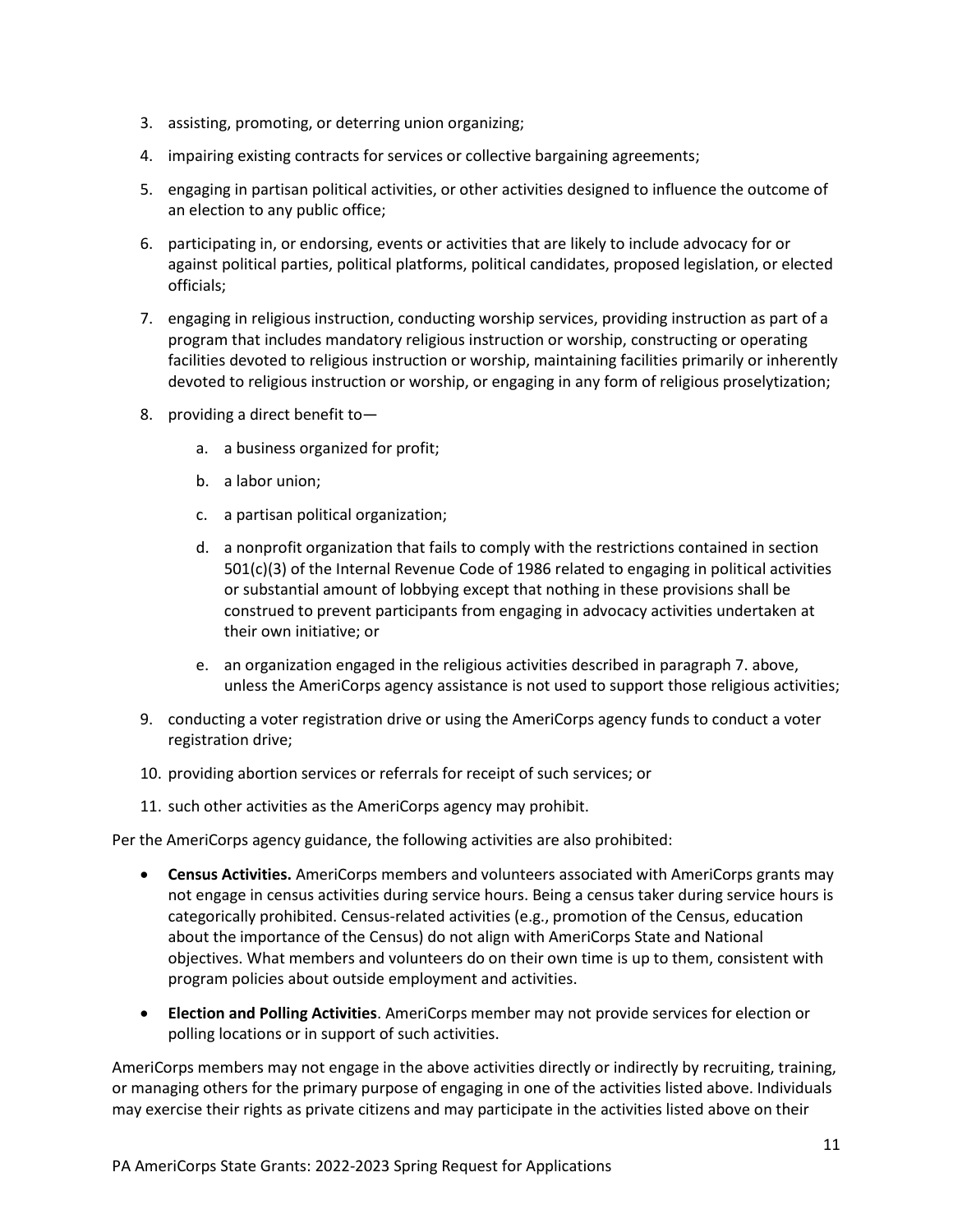initiative, on non-AmeriCorps time, and using non- the AmeriCorps agency funds. Individuals should not wear the AmeriCorps logo while doing any of the above activities on their personal time.

### <span id="page-11-0"></span>Required Documents

Please see the complete list of required documents in Table 4. Documents should be attached to an email and sent to [pennserve@pa.gov](mailto:pennserve@pa.gov) with the subject line "(Your Organization's Name) – Application Documents."

In the body of the email, please list each document that you have attached. If necessary, send your documents in multiple emails to reduce file size; PennSERVE cannot accept emails with attachments over 5MB.

### <span id="page-11-1"></span>Application Narratives and Budget

Required narratives must be submitted via email as a Word document or PDF. A budget must be submitted using the budget template provided. Specific criteria for the narratives and budget are provided in this RFA. If selected for funding, the narratives, budget, and a set of performance measures must be entered into eGrants.

# <span id="page-11-2"></span>Commonwealth of Pennsylvania AmeriCorps State Program Subgrantee

### Application/Agreement

The Commonwealth of Pennsylvania AmeriCorps State Program Subgrantee Application/Agreement must be complete and submitted via email. If selected for funding, these documents, along with the completed application as submitted in eGrants, becomes a grant agreement between the Pennsylvania Department of Labor & Industry and the applicant. All fields must be complete and, where applicable, signed by the authorized representative.

### <span id="page-11-3"></span>Federal Indirect Cost Rate Agreement

Applicants who hold a federal negotiated indirect cost rate must submit a valid indirect cost rate document to PennSERVE with the application.

### <span id="page-11-4"></span>Labor and Union Concurrence

If a program applicant:

- 1. proposes to serve as the placement site for AmeriCorps members; and
- 2. has employees engaged in the same or substantially similar work as that proposed to be carried out by AmeriCorps members; and
- 3. those employees are represented by a local labor organization,

then the application must include the written concurrence of the local labor organization representing those employees. Written concurrence can be in the form of a letter or e-mail from the local union leadership.

If a program applicant proposes to place AmeriCorps members at sites where they will be engaged in the same or substantially similar work as employees represented by a local labor organization, then the applicant must submit a written description of how it will ensure that:

- 1. AmeriCorps members will not be placed in positions that were recently occupied by paid staff; and
- 2. no AmeriCorps member will be placed into a position for which a recently resigned or discharged employee has recall rights as a result of a collective bargaining agreement, from which a recently resigned or discharged employee was removed as a result of a reduction in force, or from which a recently resigned/discharged employee is on leave or strike.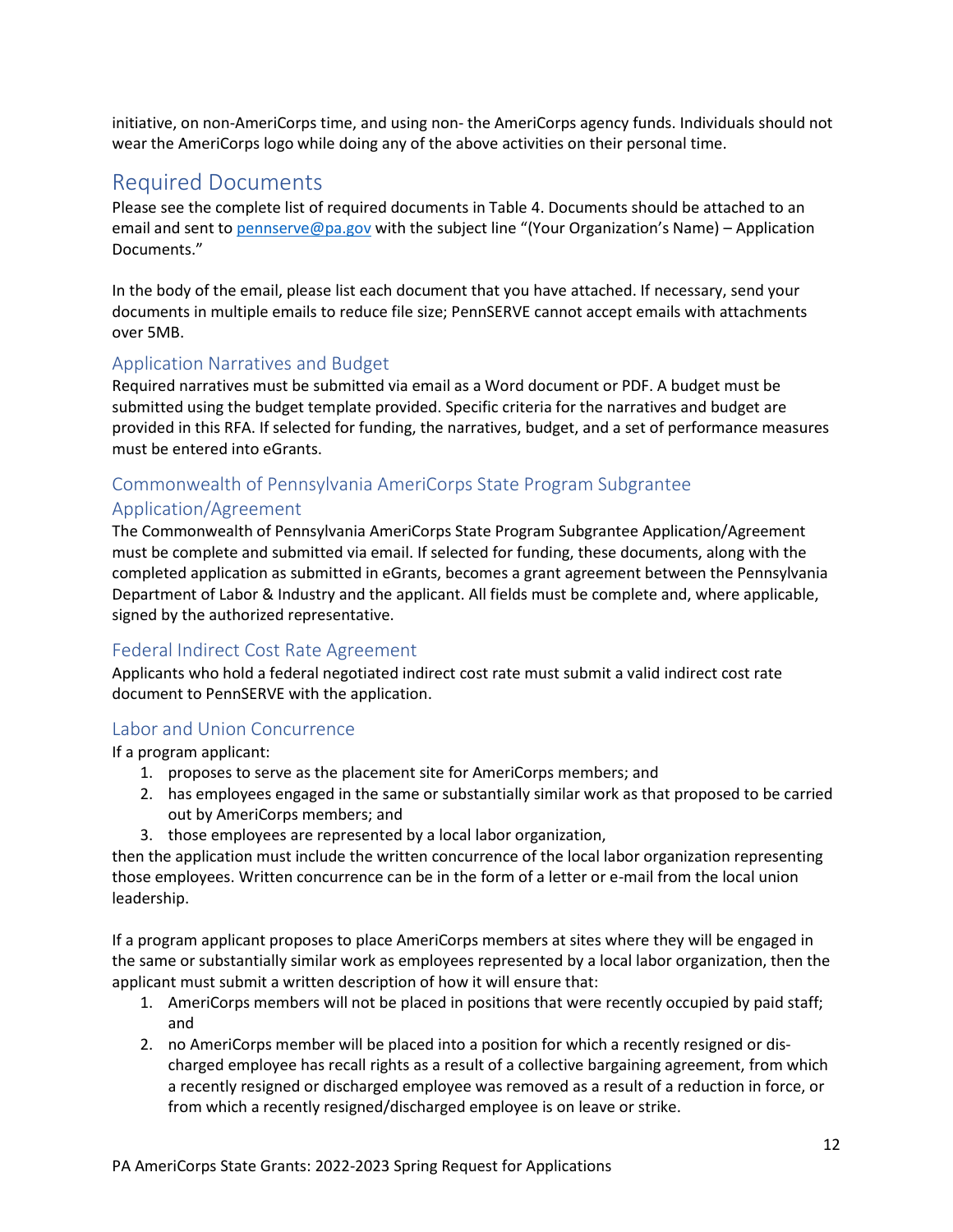For the purposes of this section, "program applicant" includes any applicant to the AmeriCorps agency or a state commission, as well as any entity applying for assistance or approved national service positions through an AmeriCorps grantee or subgrantee.

### <span id="page-12-0"></span>Delinquent on Federal Debt

Any applicant that is delinquent on any federal debt must disclose this information at the time of application by submitting a complete explanation to [pennserve@pa.gov](mailto:pennserve@pa.gov) at the same time they submit their application.

# <span id="page-12-1"></span>Table 4: Required Application Documents

| Documents to be emailed as attachments to                                                                            | <b>All Applicants</b> | <b>If Applicable</b>               |
|----------------------------------------------------------------------------------------------------------------------|-----------------------|------------------------------------|
| pennserve@pa.gov.                                                                                                    |                       |                                    |
| PennSERVE AmeriCorps State Application                                                                               | X                     |                                    |
| <b>Narratives</b>                                                                                                    |                       |                                    |
| <b>Budget</b>                                                                                                        |                       |                                    |
| Commonwealth of Pennsylvania AmeriCorps State<br>Program Sub-grantee Application/Agreement (complete<br>and signed): | X                     |                                    |
| Application/Agreement Coversheet<br><b>Certifications and Assurances</b><br><b>SF-424B</b>                           |                       |                                    |
| Audit Clause and Additional Conditions<br><b>FFATA</b>                                                               |                       |                                    |
| Download from                                                                                                        |                       |                                    |
| https://www.dli.pa.gov/Individuals/pennserve/grants/P                                                                |                       |                                    |
| ages/default.aspx                                                                                                    |                       |                                    |
| Federally approved Indirect Cost Agreement                                                                           |                       | $X - Required$ if not              |
|                                                                                                                      |                       | submitted to                       |
|                                                                                                                      |                       | <b>PennSERVE within</b>            |
|                                                                                                                      |                       | the last 12 months<br>(March 2021) |
| Labor concurrence                                                                                                    |                       | X                                  |
| Delinquent on federal debt explanation                                                                               |                       | X                                  |

# <span id="page-12-2"></span>System Requirements

### <span id="page-12-3"></span>DUNS

Applications must include a DUNS number and an employer identification number. The DUNS number does not replace an Employer Identification Number. DUNS numbers may be obtained at no cost by calling the DUNS number request line at (866) 705-5711 or by applying online [http://fedgov.dnb.com/webform.](http://fedgov.dnb.com/webform) PennSERVE recommends registering at least 30 days before the application due date.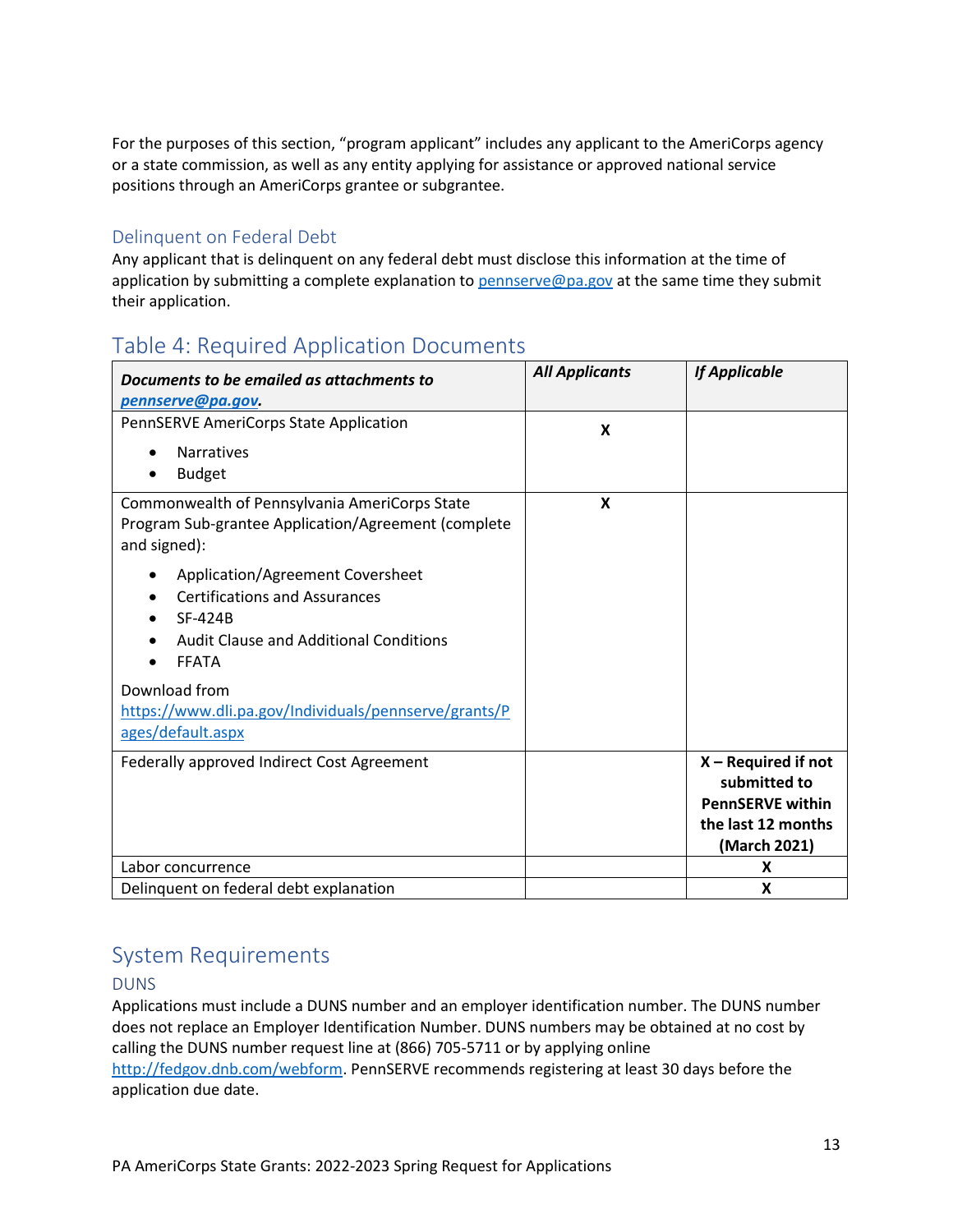### <span id="page-13-0"></span>SAM.gov

After obtaining a DUNS number, all applicants must register with the [System for Award Management](http://www.sam.gov/)  [\(SAM\)](http://www.sam.gov/) at<https://www.sam.gov/> and maintain an active SAM registration until the application process is complete and, if a grant is awarded, throughout the life of the award. SAM registration must be renewed annually. **Applicants must use their SAM-registered legal name and address on all grant applications to PennSERVE and AmeriCorps agency.** Applicants that do not comply with these requirements may become ineligible to receive an award.

It is recommended that applicants **finalize a new SAM registration or renew an existing one at least two weeks before the application deadline**. This should allow you time to resolve any issues that may arise. It typically takes seven to ten days to finalize SAM.gov registration. To complete the registration process, you will need to submit detailed information on your organization in various categories relevant to federal procurement and financial transactions:

- General information, such as organization name, EIN, DUNS, location, income, and number of employees;
- Corporate information, such as organization type (e.g., state government, nonprofit);
- Financial information, such as financial institution, bank account numbers, and credit card information; and
- Point of contact information, such as primary and alternate points of contact.

Specific requirements and detailed instructions on how to register are available in the SAM user's guide [\(www.sam.gov/sam/SAM\\_Guide/SAM\\_User\\_Guide.htm\)](http://www.sam.gov/sam/SAM_Guide/SAM_User_Guide.htm). You should review the guide before you begin the registration process.

The Federal government is implementing Unique Entity Identifiers (UEI) as part of the SAM registration process to eventually replace DUNS numbers. AmeriCorps may ask applicants to add the UEI to their application as part of the clarification or pre-award process. AmeriCorps is adding a field to capture the UEI in eGrants. If you already have a UEI and the UEI field is available in eGrants, you can enter it at the time you submit your application.

### <span id="page-13-1"></span>PA Vendor ID

Pennsylvania requires that all grant applications/agreements and contracts include a Pennsylvania Vendor Number. All applicants must be registered as vendors to apply, to be awarded funds, or to be paid. Vendor numbers may be obtained at no cost by calling the Vendor Data Management Unit at 717- 346-2676 or 1-877-435-7363, or online at https://www.vendorregistration.state.pa.us/ (click on "Non-Procurement Vendor Site"). It may take up to two weeks to receive a vendor number. If you are unable to obtain a Pennsylvania vendor number in a timely fashion, you may submit the application prior to receiving your vendor number; however, no grant will be awarded without a Pennsylvania vendor number.

### <span id="page-13-2"></span>Agency Contact

Inquiries about this funding opportunity should be directed to PennSERVE at [pennserve@pa.gov.](mailto:pennserve@pa.gov) The subject of the email should be "AmeriCorps Spring Application Question <Applicant Name>."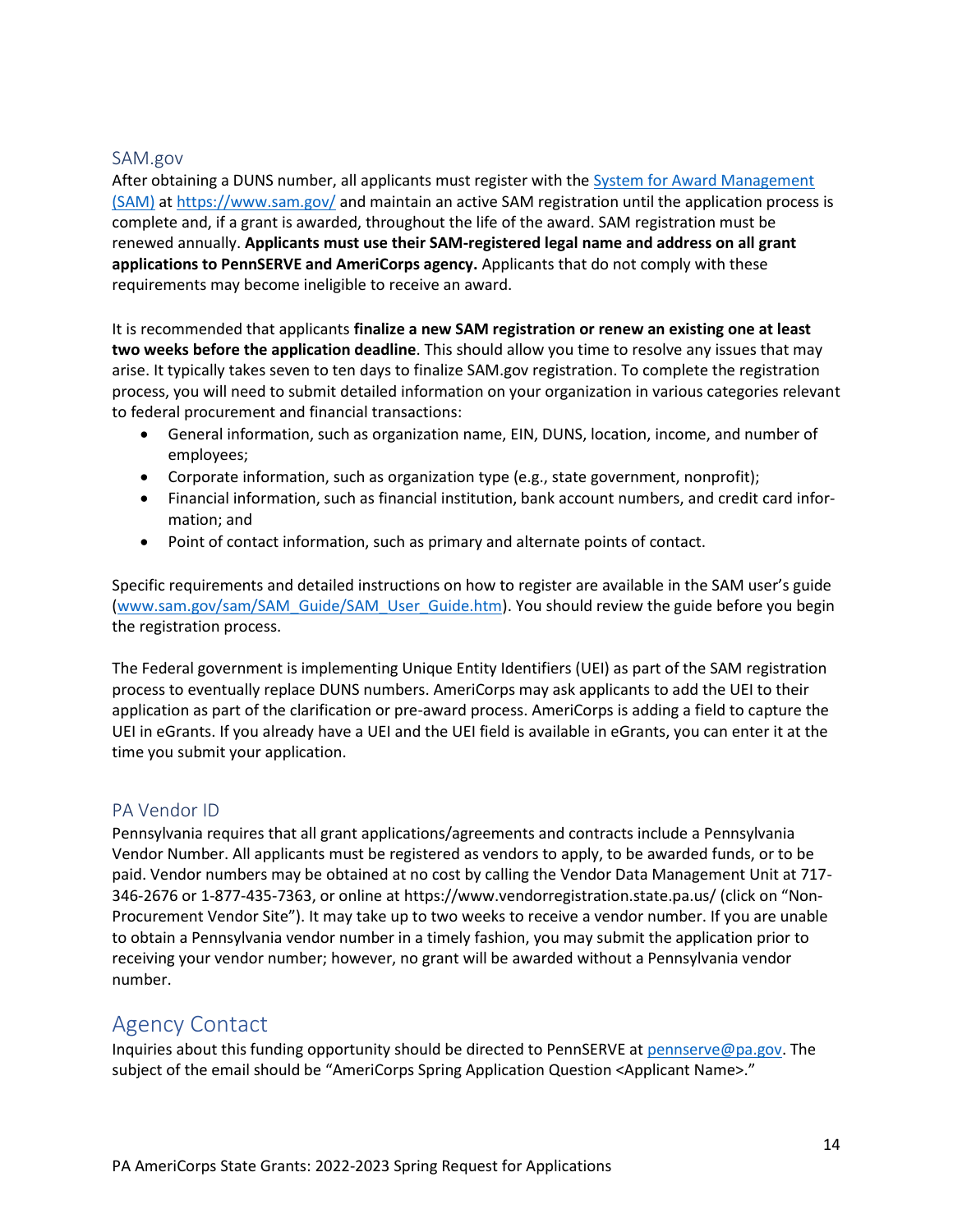# <span id="page-14-0"></span>Reallocation of Funding

PennSERVE reserves the right to reallocate funding in the event of disaster or other compelling need for service.

### <span id="page-14-1"></span>Application Resources

All applicants are urged to review the **AmeriCorps Regulations:** [https://www.ecfr.gov/cgi-bin/text](https://www.ecfr.gov/cgi-bin/text-idx?tpl=/ecfrbrowse/Title45/45chapterXXV.tpl)[idx?tpl=/ecfrbrowse/Title45/45chapterXXV.tpl](https://www.ecfr.gov/cgi-bin/text-idx?tpl=/ecfrbrowse/Title45/45chapterXXV.tpl)

### <span id="page-14-2"></span>Table 5: Requirements in the AmeriCorps Regulations

| <b>Topics</b>                                  | <b>Citation in the AmeriCorps Regulations</b> |
|------------------------------------------------|-----------------------------------------------|
| <b>Member Service Activities</b>               | §2520.20 - §2520.55                           |
| <b>Prohibited Activities</b>                   | §2520.65                                      |
| <b>Tutoring Programs</b>                       | §2522.900-2522.950                            |
| <b>Matching Funds</b>                          | §2521.35-2521.90                              |
| <b>Member Benefits</b>                         | §2522.240-2522.250                            |
| Calculating Cost Per Member Service Year (MSY) | §2522.485                                     |
| <b>Performance Measures</b>                    | §2522.500-2522.650                            |
| Evaluation                                     | §2522.500-2522.540 and §2522.700-<br>2522.740 |
| Selection Criteria and Selection Process       | §2522.400-2522.475                            |

### <span id="page-14-3"></span>Eligible Applicants

The following non-federal entities (as defined in 2 C.F.R. § 200.69) who have DUNS numbers and are registered in the system for award management (SAM) are eligible to apply:

- Indian tribes (2 C.F.R. § 200.54);
- institutions of higher education (2 C.F.R. § 200.55);
- local governments (2 C.F.R. § 200.64);
- nonprofit organizations (2 C.F.R. § 200.70); and
- states (2 C.F.R. § 200.90).

Programs applying to PennSERVE must operate their program only within the Commonwealth of Pennsylvania.

In addition, under Section 132A(b) of the NCSA, organizations that have been convicted of a federal crime may not receive assistance described in this RFA.

Note that under section 745 of Title VII, Division E of the Consolidated Appropriations Act, 2016, if the AmeriCorps agency is aware that any corporation has any unpaid federal tax liability which—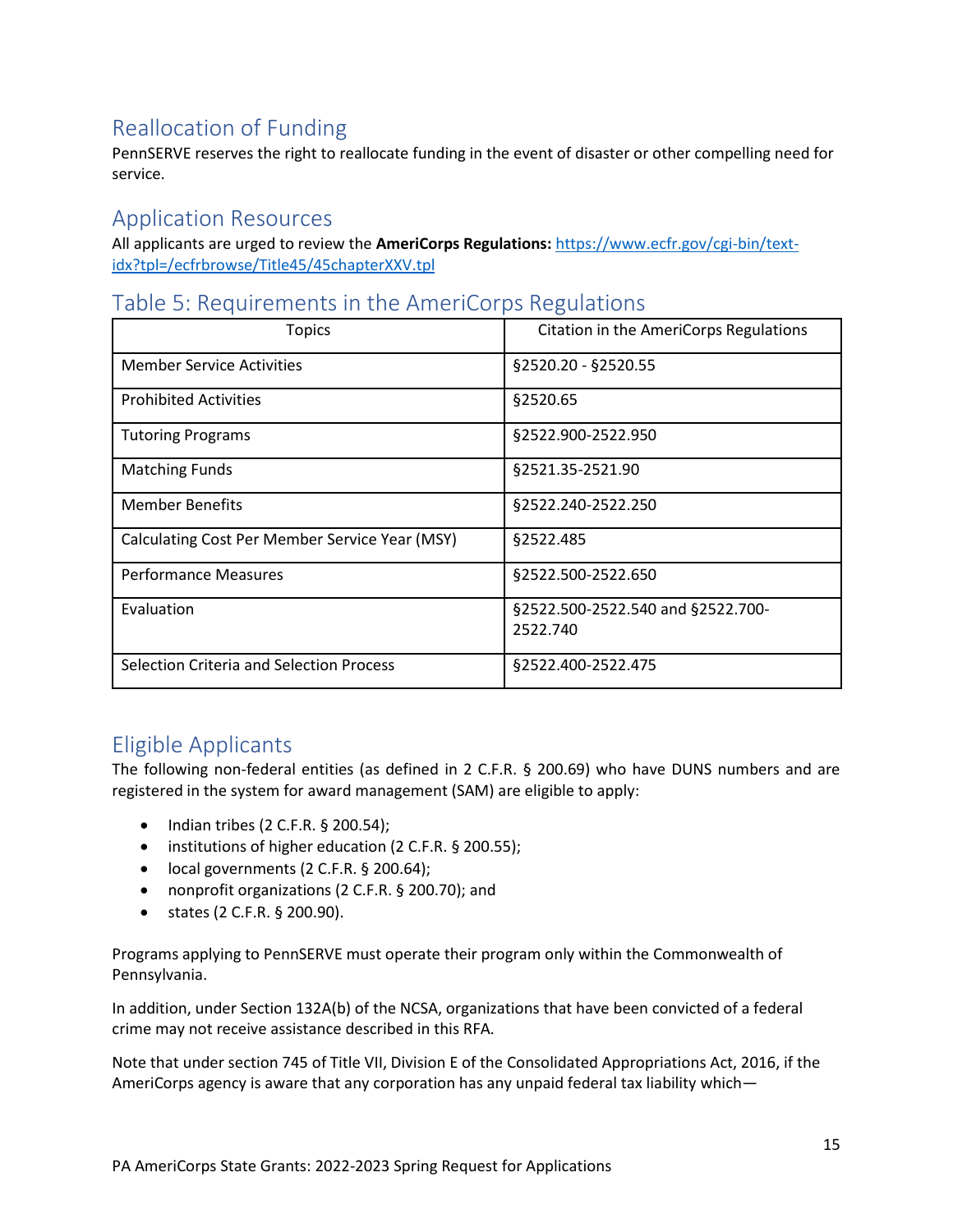- has been assessed,
- for which all judicial and administrative remedies have been exhausted or have lapsed, and
- that is not being paid in a timely manner pursuant to an agreement with the authority responsible for collecting the tax liability, that corporation is not eligible for an award under this RFA. (However, this exclusion will not apply to a corporation which a federal agency has considered for suspension or debarment and has determined that suspension or debarment is not necessary to protect the interests of the federal government.) A similar restriction may be enacted with the appropriation which will fund awards under this RFA.

Pursuant to the Lobbying Disclosure Act of 1995, an organization described in Section 501(c)(4) of the Internal Revenue Code of 1986, 26 U.S.C. § 501(c)(4), that engages in lobbying activities is not eligible to apply for AmeriCorps funding.

These application/agreement instructions are to be used by all applicants interested in applying for Pennsylvania AmeriCorps State grants.

### <span id="page-15-0"></span>Review and Selection Process

The grant selection process includes the following steps:

- 1. determining whether a proposal complies with the application requirements, such as deadlines and eligibility requirements;
- 2. applying the basic selection criteria articulated in the AmeriCorps regulations;
- 3. determining the level of alignment with the criteria detailed throughout this RFA; and
- 4. ensuring innovation and geographic, demographic, and programmatic diversity across the Penn-SERVE AmeriCorps portfolio.

PennSERVE will select applications for funding using a multi-stage process that includes reviews by staff and/or peer reviewers and approval by the Pennsylvania Advisory Board.

In evaluating your application for funding, reviewers will assess your program design, organizational capability, and the program's cost-effectiveness and budget adequacy. The weights assigned to each category and sub-category are listed in Table 3. Reviewers will measure your application narrative against these criteria and weigh them accordingly.

**PennSERVE may request additional clarification concerning your application or require revisions as needed.**

### <span id="page-15-1"></span>Award Notice

PennSERVE expects to provide preliminary funding decision to applicants in late May 2022, at which time selected applicants will be required to submit an application in eGrants. This notification is not authorization to begin grant activities. An awardee may not obligate or expend federal funds until the start of the project period identified on the approved grant application.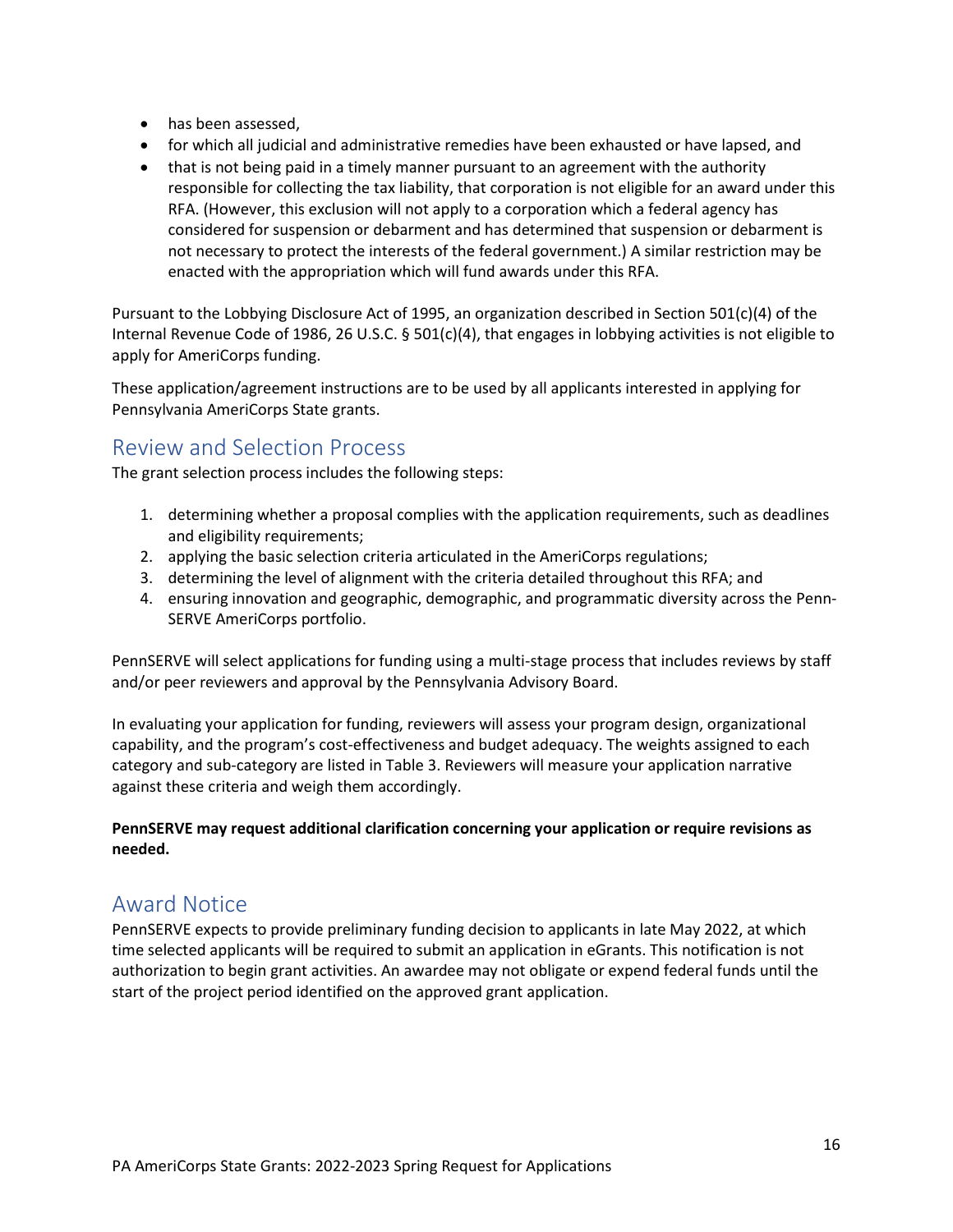# <span id="page-16-0"></span>Documents that Govern the Grant/Administrative and National Policy

### Requirements

The RFA, Subgrantee Application Agreement and approved application are all part of the binding commitment under the grant. Also included in the binding agreement are the requirements of applicable sections of the NCSA of 1990 and other applicable statutes. Awards will also be subject to the AmeriCorps regulations and grant terms and conditions, as described below.

### **Uniform Guidance**

All awards under this notice are subject to the Uniform Administrative Requirements, Cost Principles, and Audit Requirements for Federal Awards (Uniform Guidance), now consolidated in [2 C.F.R. Parts 200](http://www.ecfr.gov/cgi-bin/text-idx?SID=379c69c6a453c93b76142986a4ce5ad4&node=pt2.1.200&rgn=div5) and [2205.](http://www.ecfr.gov/cgi-bin/text-idx?SID=f7425ef67312ab84da9e76ed5d79dff7&node=pt2.1.2205&rgn=div5)

### **Requests for Improper Payment Information**

The AmeriCorps agency may, from time to time, request documentation from recipients to monitor the award or to comply with other legal requirements, such as the Improper Payments Information Act of 2002, as amended. Failure to make timely responses to these requests may result in award funds being placed on temporary manual hold, reimbursement only, or other remedies as appropriate. In addition, the AmeriCorps agency may, in appropriate circumstances, consider in its funding decisions any previous failures to make timely responses.

### **AmeriCorps Terms and Conditions**

All awards made under this RFA will be subject to the 2022 AmeriCorps General Terms and Conditions, and the 2022 AmeriCorps State and National Specific Terms and Conditions. These terms and conditions contain detailed, mandatory compliance and reporting requirements. Current versions of the Terms and Conditions for the AmeriCorps State and National Grants is available at [https://americorps.gov/sites/default/files/document/2021ASNProgram508TC20210603.pdf.](https://americorps.gov/sites/default/files/document/2021ASNProgram508TC20210603.pdf)

### **National Service Criminal History Check Requirements**

The National Service Criminal History Check (NSCHC) is a screening procedure established by law to protect the beneficiaries of national service. The law requires recipients to conduct and document NSCHCs on any person (including award-funded staff, national service participant, or volunteer) receiving a salary, living allowance, stipend, or education award through a program receiving AmeriCorps funds. This includes staff that receive part of their salary through a subgrant. An individual is ineligible to serve in a position that receives such AmeriCorps funding if the individual is registered, or required to be registered, as a sex offender or has been convicted of murder. The cost of conducting NSCHCs is an allowable expense under the award. Please budget appropriately for full checks on all covered individuals. Grantees should utilize the two vendors the AmeriCorps agency has engaged to conduct the required NSCHCs. Failure to conduct an NSCHC may result in significant disallowed costs.

Unless the AmeriCorps agency has provided a recipient with a written exemption or written approval of an alternative search procedure, recipients must perform the following checks.

All staff and national service participants funded by the AmeriCorps/CNCS Share or Grantee Share of the approved grant budget who are 18 or older at the start of work or service must undergo NSCHCs that include: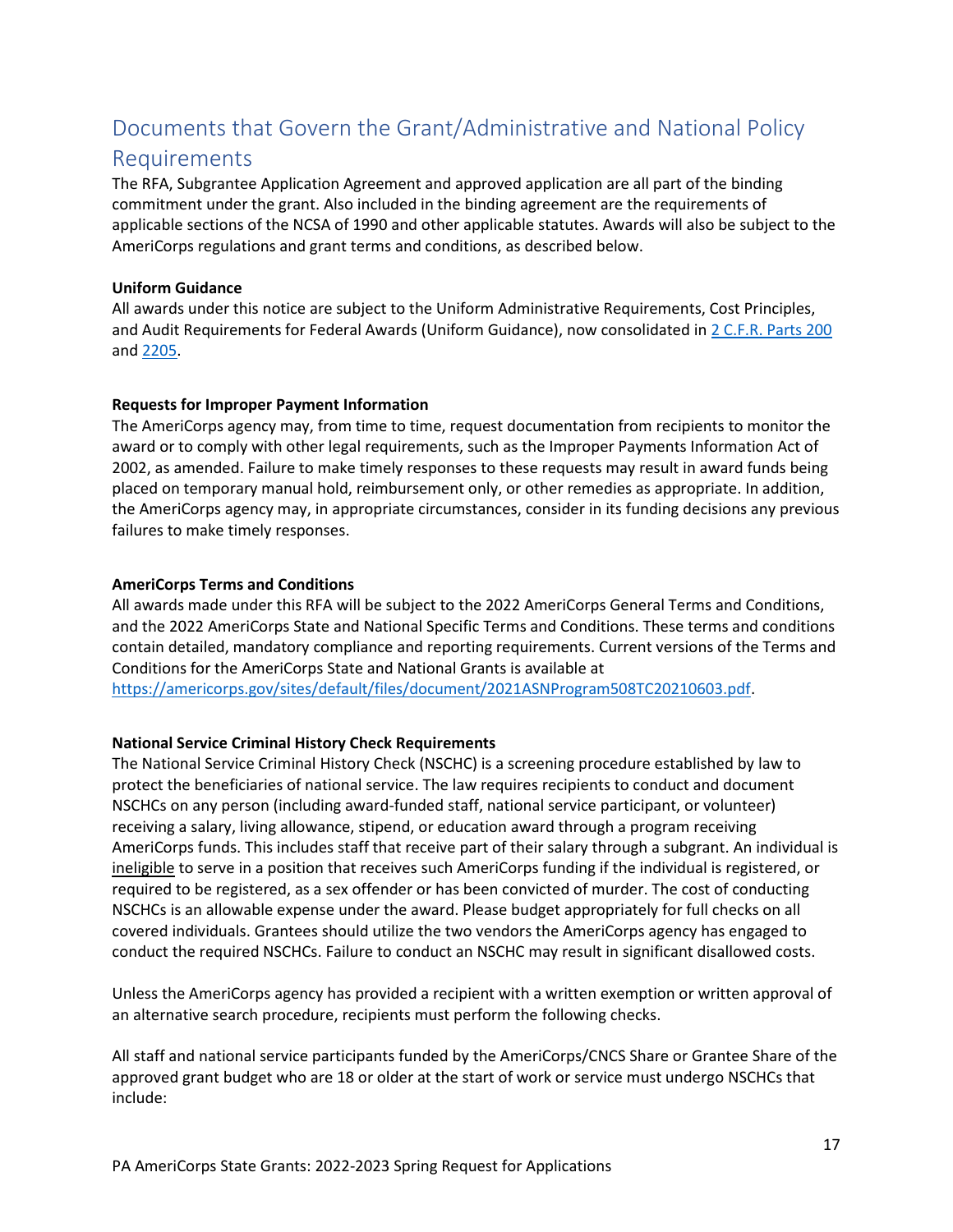- A nationwide name-based check of the NSOPW;
- A name- or fingerprint-based search of the statewide criminal history registry in the person's state of residence and in the state where the person will serve/work; *and*
- A fingerprint-based FBI criminal history check.

All NSCHC components must be complete and adjudicated before the start of work or service. See 45 C.F.R. §§ 2540.200–2540.207 and https://americorps.gov/grantees-sponsors/history-check for complete information and FAQs.

All funded programs must complete the NSCHC eCourse provided by the AmeriCorps agency annually; and submit certification of course completion to PennSERVE as part of the grant record.

### <span id="page-17-0"></span>Use of Material

To ensure that materials generated with AmeriCorps funding are available to the public and readily accessible to grantees and non-grantees, the AmeriCorps agency reserves a royalty-free, nonexclusive, and irrevocable right to obtain, use, modify, reproduce, publish, or disseminate publications and materials produced under the award, including data, and to authorize others to do so (2 C.F.R. § 200.315 (b)).

# <span id="page-17-1"></span>Reporting Requirements

Grantees are required to provide:

- reporting via the PennSERVE-determined online reporting system, including a mid- and end-ofyear report (includes performance measure progress, demographics, and narrative data);
- monthly expense reports and invoices for reimbursement;
- quarterly and year-end aggregate financial reports;
- participation in both desk and on-site monitoring by PennSERVE and/or the AmeriCorps agency; and
- any additional reporting as required by PennSERVE and/or the AmeriCorps agency.

Once the grant is awarded, recipients will be expected to have data collection and data management policies and practices that provide reasonable assurance that they are providing high quality programmatic and financial data. At a minimum, grantees should have policies and practices which address the following five aspects of data quality:

- the data measures what it intends to measure;
- the grantee collects data in a consistent manner;
- the grantee takes steps to correct data errors;
- the grantee ensures that the data reported is complete; and
- the grantee actively reviews data prior to submission.

PennSERVE will report on all grantee performance to the AmeriCorps agency on a semi-annual basis, or as required by the agency.

### <span id="page-17-2"></span>Segal AmeriCorps Education Award

AmeriCorps members who successfully complete a term of service will be eligible for an education award from the National Service Trust. The amount of the education award is linked to the value of the Pell Grant, as included in the annual federal budget. In most cases, a member has up to seven years after his or her term of service to use the education award. The AmeriCorps agency will provide the updated education award amounts at the time of the grant award.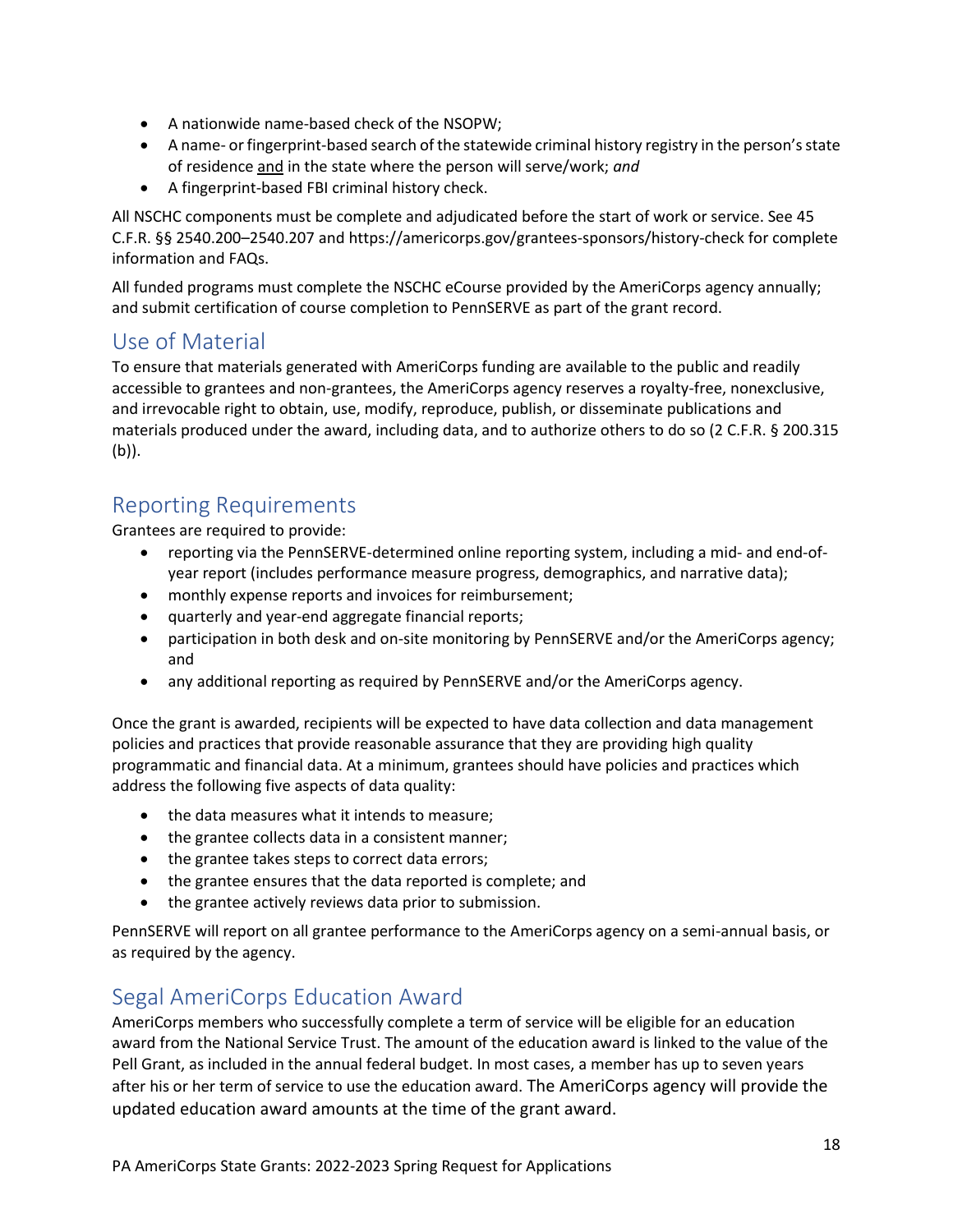As the Segal AmeriCorps Education Award is paid from the National Service Trust, it should not be included in the program budget.

### <span id="page-18-0"></span>Match Requirements

A first-time successful applicant is required to match at 24 percent for the first three-year funding period. Starting with year four, the match requirement gradually increases every year to 50 percent by year ten, according to the minimum overall share chart found in 45 C.F.R. § 2521.60 and below.

### <span id="page-18-1"></span>Table 6: Grantee Match Requirements Based on Year of Funding

| AmeriCorps          |       | ີ<br>1, 4, 3 | 4   |     | D   |     |     |     | $10+$ |
|---------------------|-------|--------------|-----|-----|-----|-----|-----|-----|-------|
| <b>Funding Year</b> |       |              |     |     |     |     |     |     |       |
| Grantee             | Share | 24%          | 26% | 30% | 34% | 38% | 42% | 46% | 50%   |
| Requirements        |       |              |     |     |     |     |     |     |       |

Section 121(e)(5) of the NCSA of 1990, as amended, 42 U.S.C. § 12571(e)(5), requires programs that use other federal funds as match for an AmeriCorps grant to report the amount and source of these funds. Grantees must track and report on that match to PennSERVE quarterly.

Program requirements, including requirements on match, are in the AmeriCorps regulations and summarized below.

- Minimum grantee share is 24 percent of program costs for the first three years. Overall grantee share of total program costs increases gradually beginning in Year 4 to 50 percent by the tenth year of funding and any year thereafter. Match requirements based on year of funding are in Table 6. Cost reimbursement grantees are required to meet an overall matching rate that increases over time. You have the flexibility to meet the overall match requirements in any of the three budget areas, as long as you meet the minimum match of 24 percent for the first three years, and the increasing minimums in years thereafter. See 45 C.F.R. §§ 2521.35–2521.95 for the specific regulations.
- The acceptable sources of matching funds are federal, state, local, and/or private sector funds, in accordance with applicable AmeriCorps requirements.
- In the "Source of Funds" field that appears at the end of Budget Section III, enter a brief description of the match. Identify each match source separately. Identify if the match is secured or proposed. Include dollar amount, the match classification (cash or in-kind), and the source type (private, state/local, or federal) for your entire match. Define all acronyms the first time they are used.
- Section 121(e)(5) of NCSA (42 U.S.C. § 12571(e)) requires programs that use other federal funds as match for an AmeriCorps grant to report the amount and source of these funds to the AmeriCorps agency on a Federal Financial Report. Grantees must track and be prepared to report on that match separately each year and at closeout.

Note: The AmeriCorps agency legislation permits the use of non-AmeriCorps agency federal funds as match for the grantee share of the budget. Please discuss your intention of using federal funds to match an AmeriCorps grant with the other agency prior to submitting your application. Section 121(e)(5) of the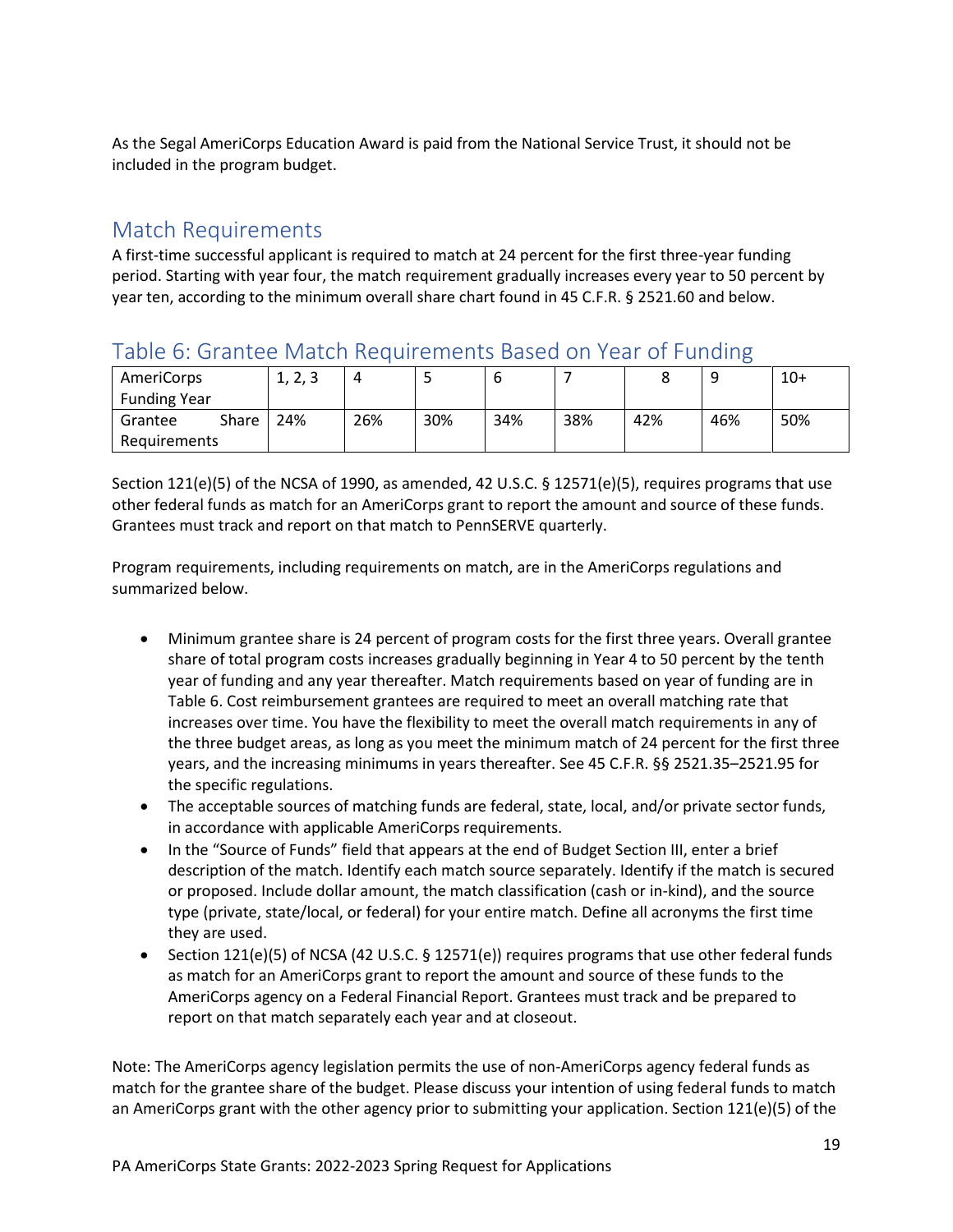NCSA, 42 U.S.C. § 12571(e)(5), requires that grantees that use other federal funds as match for an AmeriCorps grant report the amount and source of these funds to the AmeriCorps agency. If you use other federal funds as match, you must ensure you can meet the requirements and purpose of both grants. PennSERVE grantees that use federal funds as match will be required to obtain and maintain letters from the federal agency(ies) that expressly permit use of funds as match and will be required to report the sources and amounts on quarterly financial reports.

### <span id="page-19-0"></span>American Rescue Plan Cash Match Replacement

PennSERVE has received American Rescue Plan Act (ARPA) funds, which will be awarded in accordance with AmeriCorps agency guidance. ARPA funds may be used to provide cash match replacement – cash match that is necessary for the program budget and not able to be secured. Cash match replacement funds are included in the Grantee share of your proposed budget, clearly noted in the budget narrative, and listed in the Source of Funds Chart; additional guidance is provided in Appendix A. **An applicant requesting ARPA cash match replacement funds must stay within the maximum cost per MSY of \$21,600, inclusive of cash match replacement funds.**

# <span id="page-19-1"></span>Alternative Match

<span id="page-19-2"></span>Under certain circumstances, applicants may qualify to meet alternative matching requirements that increase over the years to 35 percent instead of 50 percent as specified in the regulations at 45 C.F.R. § 2521.60(b). To qualify, applicants must demonstrate that the proposed program is either located in a rural county or in a severely economically distressed community as defined in the application instructions. Applicants that plan to request an alternative match schedule must submit a request to pennserve@pa.gov at the time the application is submitted. See information on applying for an alternative match in Appendix F.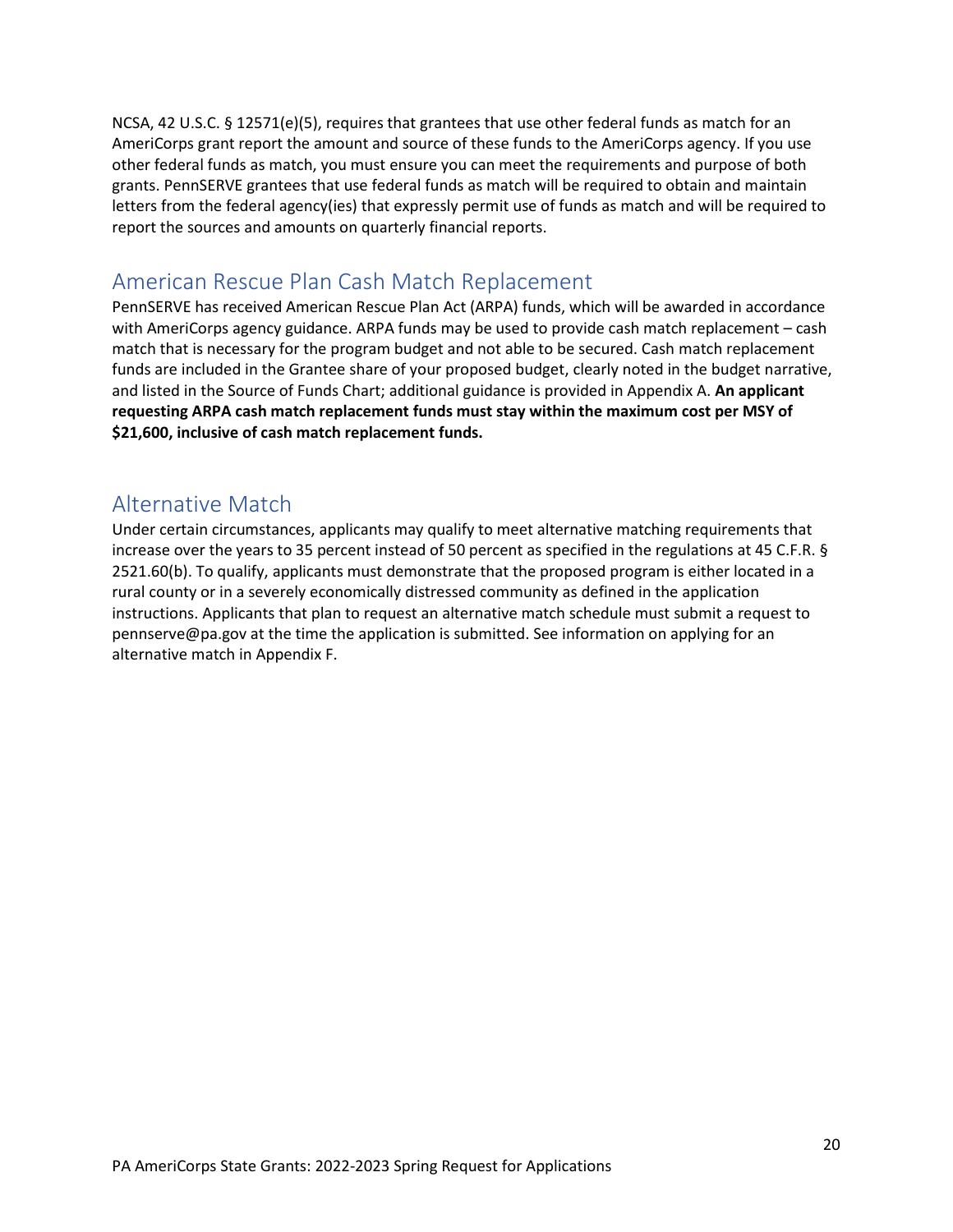# Appendix A: Budget Instructions

### **Please use whole number in each budget line**

#### **Section I. Program Operating Costs**

Complete Section I, Program Operating Costs, of the Budget Worksheet by entering the "Total Amount," and "Grantee Share" for Parts A-I, for a one-year period, as follows:

### **A. Personnel Expenses**

Under "Position/Title Description," list each staff position separately and provide salary and percentage of FTE devoted to this award. Each staff person's role must be described in the application narrative and each person mentioned in the narrative must be listed in the budget. Because the purpose of this grant is to enable and stimulate volunteer community service, do not include the value of direct community service performed by volunteers under personnel expenses. However, you may include the value of volunteer services contributed to the organization for organizational functions such as accounting, audit work, or training of staff and AmeriCorps members as personnel or other appropriate line items.

#### **B. Personnel Fringe Benefits**

Under "Purpose/Description," identify the types of fringe benefits to be covered and the costs of benefit(s) for each staff position. Allowable fringe benefits typically include FICA, workers' compensation, retirement, SUTA, health and life insurance, IRA, and 401K. You may provide a calculation for total benefits as a percentage of the salaries to which they apply or list each benefit as a separate item. If a fringe amount is over 30 percent, please list separately. Holidays, leave, and other similar vacation benefits are not included in the fringe benefit rates but are absorbed into the personnel expenses (salary) budget line item.

#### **C. 1. Staff Travel**

Describe the purpose for which program staff will travel. Provide a calculation to include costs for airfare, transportation, lodging, per diem, and other travel-related expenses multiplied by the number of trips/staff. Where applicable, identify the current standard reimbursement rate(s) of the organization for mileage (not to exceed the federal mileage rate), daily per diem, and similar supporting information. Only domestic travel is allowable.

- Include costs for at least one staff person to attend required training during the program year: one two-day training. Assume the training will be held in Harrisburg, PA. Include costs for applicable travel, meals, and lodging.
- Include costs for at least one staff member to attend the National Service Regional Training Conference. Assume the conference will be held out of state. Include costs for applicable travel, meals, and lodging.
- Please itemize costs. For example: Two staff will attend the National Service Regional Training Conference. 2 staff x \$750 airfare + \$50 ground transportation + (two-day) x \$200 lodging + \$50 per diem = \$2,000.

#### **C. 2. Member Travel**

Describe the purpose for which members will travel. Provide a calculation to include costs for airfare, transportation, lodging, per diem, and other related expenses for members to travel outside their service location or between sites. Costs associated with local travel, such as bus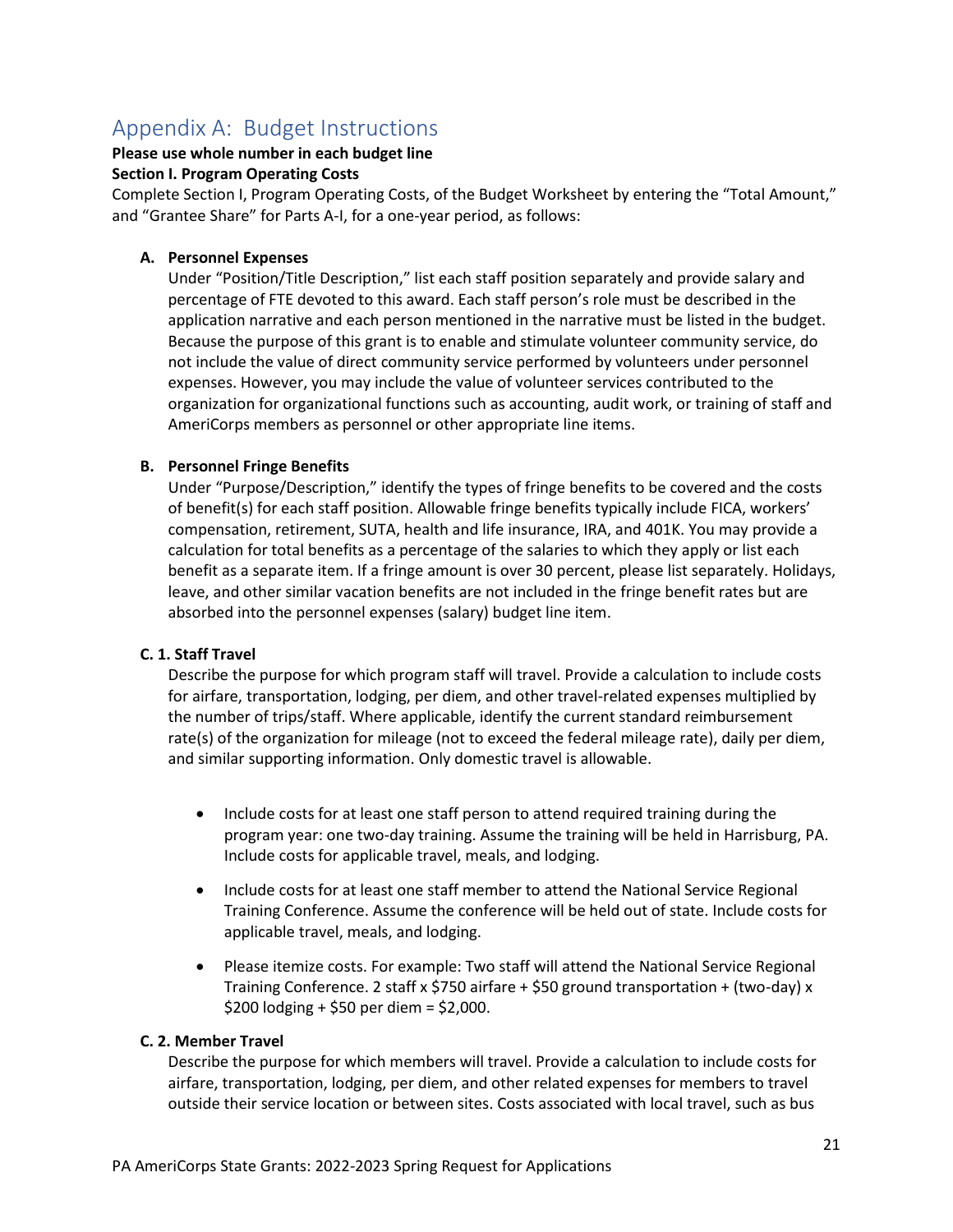passes to local sites, mileage reimbursement for use of car, etc., should be included in this budget category. Where applicable, identify the current standard reimbursement rate(s) of the organization for mileage, daily per diem, and similar supporting information.

Include costs for all members and relevant staff to attend the yearly AmeriCorps Week. Assume the event will be held in Harrisburg and include costs to transport and provide meals to members for one day. Lodging may be included if necessary.

#### **D. Equipment**

Equipment is defined as tangible, non-expendable personal property having a useful life of more than one year AND an acquisition cost of **\$5,000 or more per unit** (including accessories, attachments, and modifications). Any items that do not meet this definition should be entered in E. Supplies below. Purchases of equipment are limited to 10 percent of the total corporation funds requested. If applicable, show the unit cost and number of units you are requesting. Provide a brief justification for the purchase of the equipment under Item/Purpose.

#### **E. Supplies**

AmeriCorps members must wear an AmeriCorps logo on a daily basis – preferably clothing with the AmeriCorps logo. The item with the AmeriCorps logo is a required budget expense. Please include the cost of the item with the AmeriCorps logo in your budget or explain how your program will be providing the item to AmeriCorps members without using grant funds. Grantees may add the AmeriCorps logo to their own local program uniform items using federal funds. Please note that your program will be using the AmeriCorps logo in the budget description.

Include costs for technology, if engaging in contact tracing. Each AmeriCorps member should have access to a computer, headset, and internet access.

Include the amount of funds to purchase consumable supplies and materials, including member service gear and equipment that does not fit the definition above. You must individually list any single item costing \$1,000 or more.

#### **F. Contractual and Consultant Services**

Include costs for consultants related to the project's operations who will be listed in Section G and H below. There is not a maximum daily rate. Include costs for the OnCorps member management system. Cost is \$16.80 per member slot and is NOT based on MSY. For instance, a program with 10 MSY and 20 member slots will pay \$336 for OnCorps.

Programs with approval to use a separate timekeeping system (e.g., Professional Corps programs with approval) should budget \$300 to cover financial and progress reporting for the year.

#### **G. 1. Staff Training**

Include registration costs of \$250/person for at least one staff member to attend the National Service Regional Training Conference.

Include the costs associated with training staff on project requirements and training to enhance the skills staff need for effective project implementation, i.e., project or financial management,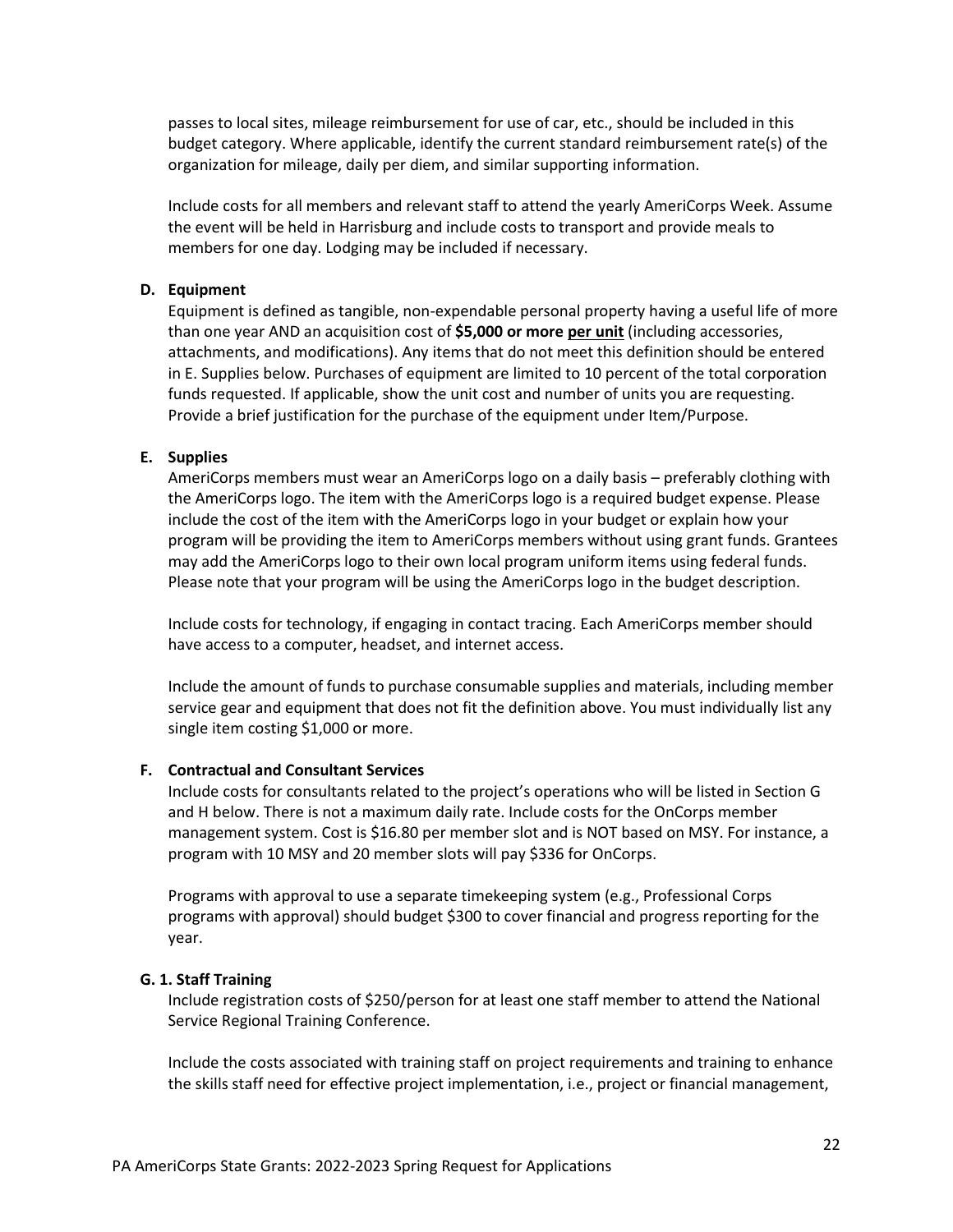team building, etc. If using a consultant(s) for training, indicate the estimated daily rate. There is not a maximum daily rate.

#### **G. 2. Member Training**

Include the costs associated with member training to support them in carrying out their service activities. You may also use this section to request funds to support training in Life After AmeriCorps. If using a consultant(s) for training, indicate the estimated daily rate. There is not a maximum daily rate.

#### **H. Evaluation**

Include costs for project evaluation activities, including additional staff time or subcontracts, use of evaluation consultants, purchase of instrumentation, and other costs specifically for this activity not budgeted in Personnel Expenses. This cost **does not** include the daily/weekly gathering of data to assess progress toward meeting performance measures but is a larger assessment of the impact your project is having on the community, as well as an assessment of the overall systems and project design. Indicate daily rates of consultants, where applicable. *Please note: If funds are available, PennSERVE may awards separate, small grants for evaluation costs. If you are interested, please contact [pennserve@pa.gov](mailto:pennserve@pa.gov) to learn more*.

#### **I. Other Program Operating Costs**

Allowable costs in this budget category should include, when applicable:

- Criminal history background checks for all members and for all employees or other individuals who receive a salary, education award, living allowance, or stipend or similar payment from the grant. Please budget for criminal history checks for all covered positions. If funds are not budgeted for all covered positions, an explanation must be noted in the budget.
- Office space rental for projects operating without an approved indirect cost rate agreement that covers office space. If space is budgeted and it is shared with other projects or activities, the costs must be equitably pro-rated and allocated between the activities or projects.
- Utilities, telephone, internet and similar expenses that are specifically used for AmeriCorps members and AmeriCorps project staff and are not part of the organization's indirect cost/admin cost allocation pool. If such expenses are budgeted and shared with other projects or activities, the costs must be equitably pro-rated and allocated between the activities or projects.
- Recognition costs for members. List each item and provide a justification in the budget narrative. Gifts and/or food in an entertainment/event setting are not allowable costs.

#### **Section II. Member Costs**

Member costs are identified as "Living Allowance" and "Member Support Costs."

#### **A. Living Allowance**

The narrative should clearly identify the number of members you are supporting by category and the amount of living allowance they will receive.

The proposed budget must include a living allowance for full-time members between \$16,502 (minimum) and \$33,004 (maximum) per member except as noted below.

Programs are not required to provide a living allowance for members serving in less than fulltime terms of service. If a program chooses to provide a living allowance to a less than full-time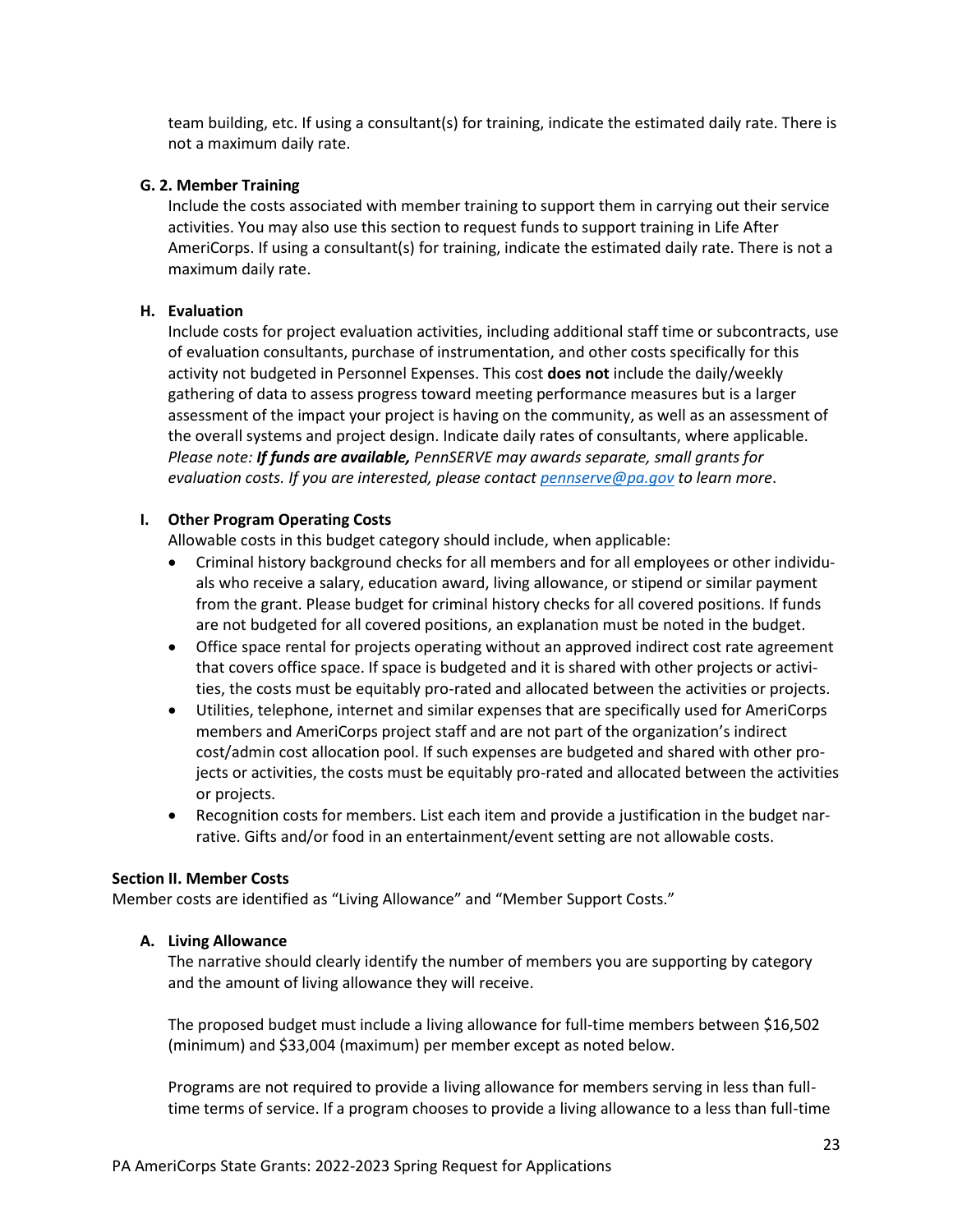member, it must comply with the maximum limits in the table below. PennSERVE encourages programs to provide a living allowance for all members, regardless of service term. A living allowance is not considered a salary or a wage and may not be paid hourly. However, PennSERVE strongly encourages applicants to budget for a living allowance that is reasonable; using comparable hourly wages is helpful in determining an appropriate living allowance. For example, a full-time living allowance of \$16,502 is approximately \$9.71/hour; a living allowance of \$25,500 is approximately \$15.00/hour.

The living allowance amount must be included in the proposed budget as either AmeriCorps agency or grantee share. (See exceptions below.)

Enter the total number of members you are requesting in each category. Enter the amount of the living allowance for each type of member. Enter the number of members for which you are not requesting funds for a living allowance, but for whom you are requesting education awards.

| Service Term       | Minimum #<br>of Hours | <b>Minimum Living</b><br><b>Allowance</b> | <b>Maximum Total Living</b><br><b>Allowance</b> |
|--------------------|-----------------------|-------------------------------------------|-------------------------------------------------|
| Full-time          | 1,700                 | \$16,502                                  | \$33,004                                        |
| Three-quarter-time | 1,200                 | n/a                                       | \$23,103                                        |
| One-year half-time | 900                   | n/a                                       | \$16,502                                        |
| Reduced half-time  | 675                   | n/a                                       | \$12,542                                        |
| Quarter-time       | 450                   | n/a                                       | \$8,581                                         |
| Minimum-time       | 300                   | n/a                                       | \$6,931                                         |
| Abbreviated-time   | 100                   | n/a                                       | \$1,980                                         |

### <span id="page-23-0"></span>Table 7: Minimum and Maximum Living Allowance

#### **B. Member Support Costs**

Consistent with the laws of the state where your members serve, you must provide members with the benefits described below.

- **FICA for Members.** Unless exempted by the IRS with accompanying documentation (note in the narrative and provide documentation with application), all projects must pay FICA for any member receiving a living allowance, even when the AmeriCorps agency does not supply the living allowance. In the first column next to FICA, indicate the number of members who will receive FICA. Calculate the FICA at 7.65 percent of the total amount of the living allowance.
- **Workers' Compensation.** Some states, including Pennsylvania, require workers' compensation insurance for AmeriCorps members. Successful applicants are required to pay workers' compensation benefits.
- **Health Care.** You must offer, or make available, health care benefits to full-time members in accordance with AmeriCorps requirements. Except as stated below, you may not pay for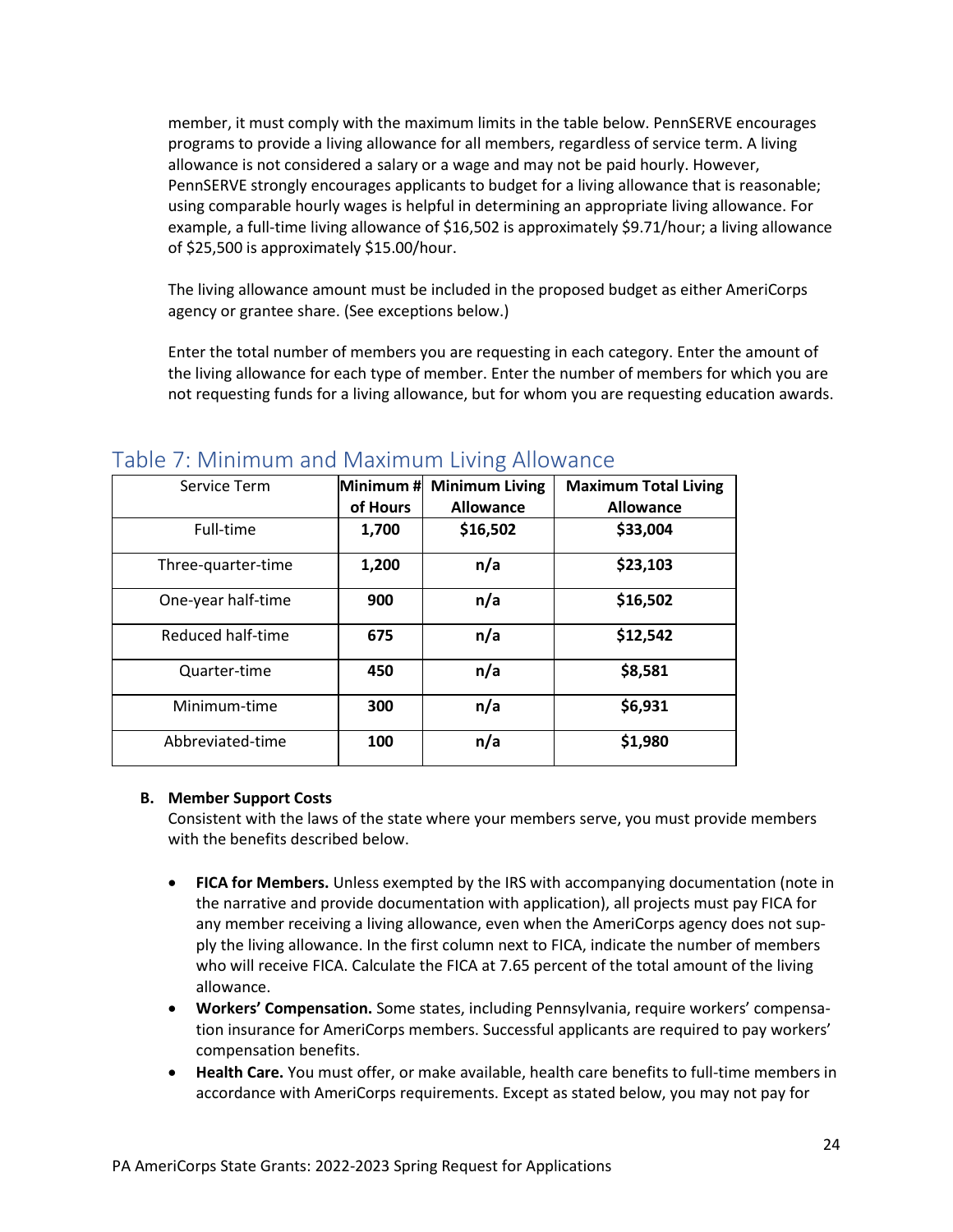health care benefits to less-than-full-time members. Less-than-full-time members who are serving in a full-time capacity for a sustained period of time (such as a full-time summer project) are eligible for health care benefits. In your budget narrative, indicate the number of members who will receive health care benefits. Health care may not include dependent coverage. If health care is not budgeted for all full-time members, please confirm all full-time members will have access to coverage.

• **Unemployment Insurance and Other Member Support Costs.** Include any other required member support costs here. Pennsylvania **does not** allow unemployment coverage for their AmeriCorps members.

Note: the value of the Segal Education Awards that members earn for their service is not identified in the budget. Also, the childcare reimbursements provided to eligible full-time members is not included in the budget**.**

### **Section III. Administrative/Indirect Costs (optional)**

### **Definitions**

Administrative costs are general or centralized expenses of the overall administration of an organization and do not include particular project costs. These costs may include administrative staff positions. For organizations that have an established indirect cost rate, administrative costs mean those costs that are included in the organization's indirect cost rate agreement. Such costs are generally identified with the organization's overall operation and are further described in Office of Management and Budget Uniform Guidance.

### **Options for Calculating Administrative/Indirect Costs (choose either A, B, OR C )**

PennSERVE is not electing to retain a share of the federal funds available to programs for administrative costs in 2022 – 2023. PennSERVE reserves the right to elect to retain a share of the 5 percent of federal funds available to programs for administrative costs, up to 2 percent in future funding years.

#### **A. AmeriCorps Agency-Fixed Percentage Method**

#### **Five/Ten Percent Fixed Administrative Costs Option**

The AmeriCorps agency-fixed percentage rate method allows you to charge administrative costs up to a cap without a federally approved indirect cost rate and without documentation supporting the allocation. If you choose the AmeriCorps agency-fixed percentage rate method, the grantee match for administrative costs may not exceed 10 percent of all direct cost expenditures.

To determine the maximum CNCS share for Section III: Multiply the sum of the CNCS funding shares of Sections I and II by 0.0526. This is the maximum amount you can request as Corporation share. The factor 0.0526 is used to calculate the 5% maximum amount of federal funds that may be budgeted for administrative (indirect) costs, rather than 0.0500, as a way to mathematically compensate for determining Section III costs when the total budget (Sections I + II + III) is not yet established. Enter this amount as the CNCS share for Section III A.

To determine the grantee share for Section III: Multiply the total of Sections I and II by 10 percent (0.10) and enter this amount as the grantee share for Section III A.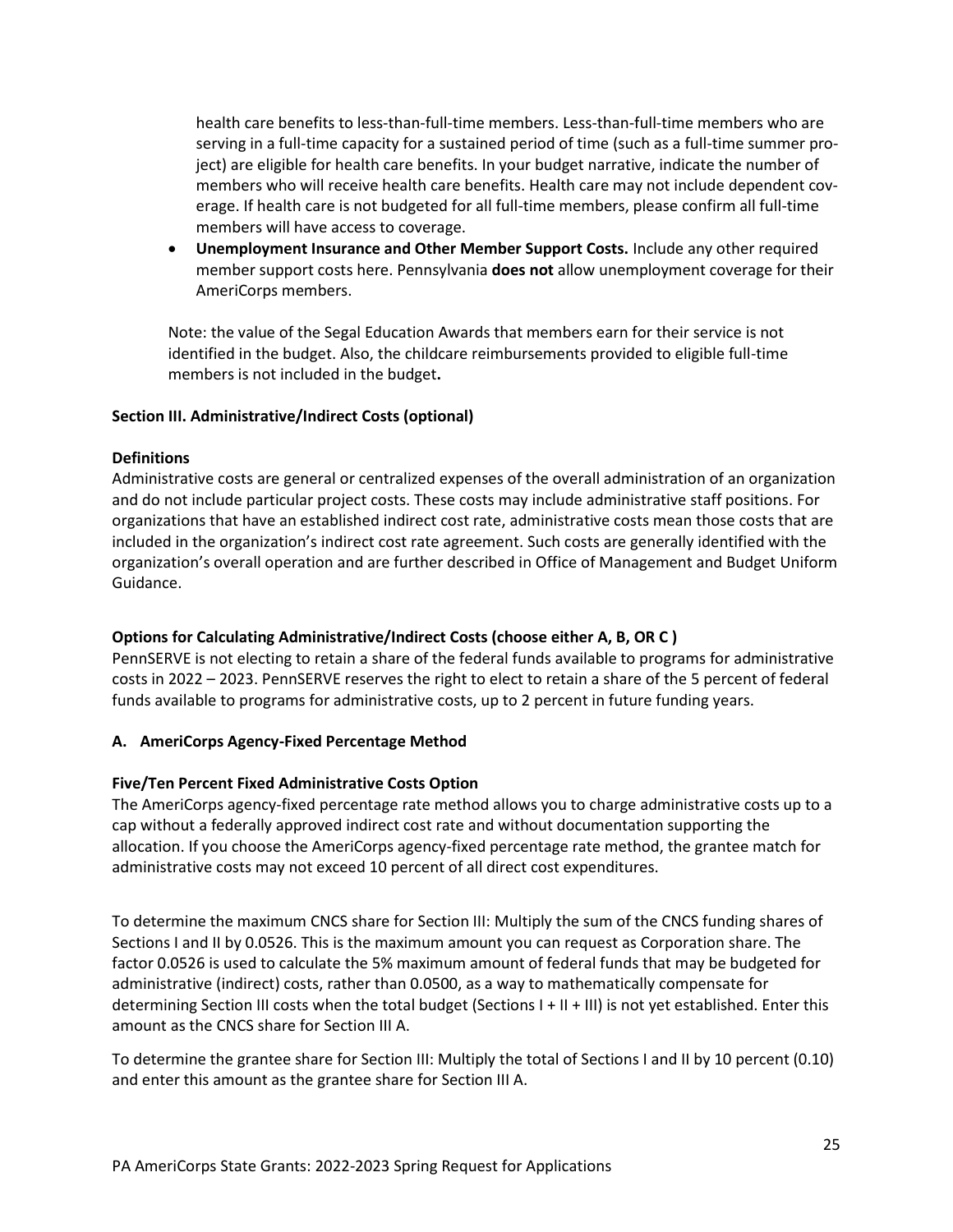If you are not claiming the maximum allowable amount, include the statement "Amount claimed less than max allowed."

### **B. Federally Approved Indirect Cost Rate**

The CNCS-fixed percentage rate method allows you to charge administrative costs up to a cap without a federally approved indirect cost rate and without documentation supporting the allocation. If you choose the CNCS-fixed percentage rate method (Section IIIA in eGrants), you may charge, for administrative costs, a fixed 5 percent of the total of the CNCS funds expended. To charge this fixed 5 percent, the grantee match for administrative costs may not exceed 10 percent of all direct cost expenditures.

- 1. To determine the maximum CNCS share for Section III: Multiply the sum of the CNCS funding shares of Sections I and II by 0.0526. This is the maximum amount you can request as corporation share. The factor 0.0526 is used to calculate the 5 percent maximum amount of federal funds that may be budgeted for administrative (indirect) costs, rather than 0.0500, as a way to mathematically compensate for determining Section III costs when the total budget (Sections I + II + III) is not yet established. Enter this amount as the CNCS share for Section III A.
- 2. To determine the grantee share for Section III: Multiply the total (both CNCS and grantee share) of Sections I and II by 10 percent (0.10) and enter this amount as the grantee share for Section III A.
- 3. Enter the sum of the CNCS and grantee shares under Total Amount.

Please include your full calculation in the budget, using this template: [CNCS Section I (\$000,000) + II  $(5000,000) = 5000,000$  x .0526 = \$000,000. Grantee: [Section I (\$000,000) + II (\$000,000) = \$000,000] x  $.10 = $000,000.$ 

If you are not claiming the maximum allowable amount, include the statement "Amount claimed less than max allowed."

### **C. De Minimis Rate of 10% of Modified Total Direct Costs**

Any non-federal entity that does not have a current negotiated (including provisional) rate (except for those non-federal entities described in Appendix VII to Part 200-States and Local Government and Indian Tribe Indirect Cost Proposals, paragraph (d)(1)(B)), may elect to charge a de minimis rate of 10 percent of modified total direct costs (MTDC) which may be used indefinitely. Additional information regarding what is included in MTDC and use of this option can be found at 2 C.F.R. §§ 200.414(f) and 200.68. If chosen, this methodology once elected must be used consistently for all federal awards until such time as a non-federal entity chooses to negotiate for a rate, which the non-federal entity may apply to do at any time.

### **Source of Funds (Match)**

In the "Source of Funds" field, enter a brief description of the match. Identify each match source separately. Identify if the match is secured or proposed. Include dollar amount, the match classification (cash or in-kind), and the source type (private, state/local, or federal) for your **entire match**. (The total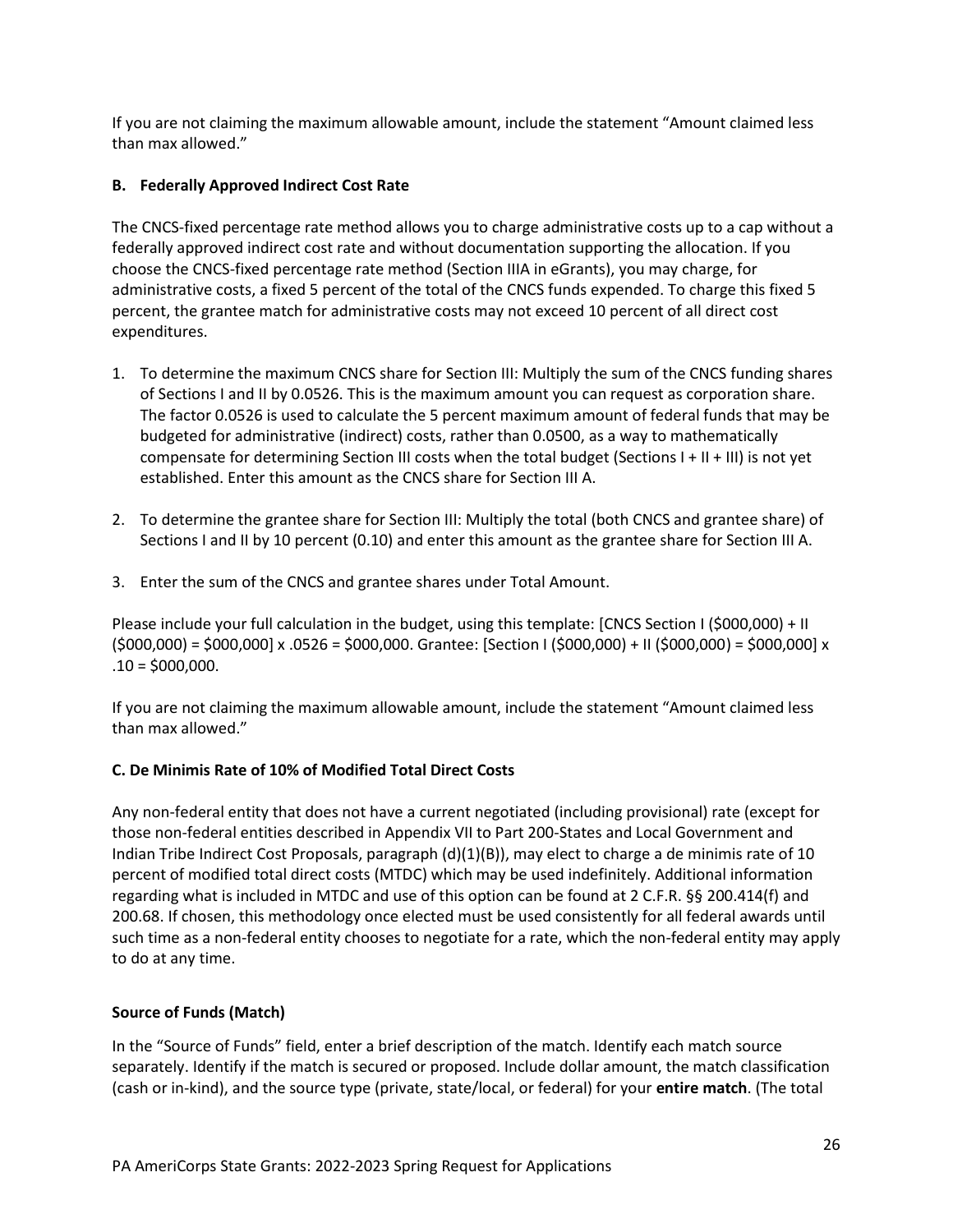amount in the Source of Funds field should match the total amount in the budget narrative exactly.) Define all acronyms the first time they are used.

*Cash Match Replacement*: The AmeriCorps agency is requiring that all ARPA cash match replacement funds are included in the Grantee Share. To request cash match replacement funds:

- 1. On each line item where you will be requesting match replacement funds, note the amount of match replacement funds in the budget narrative. For example, a Program Director with a \$50,000 salary split evenly across CNCS and Grantee Share may read: "\$25,000 ARPA Cash Match Replacement."
- 2. In the Source of Funds section, include the total amount of ARPA Match Replacement Funds, with the description: "ARPA Match Replacement Funds – Secured." Select "Cash" as the Classification and "Federal" as the Source.

<span id="page-26-0"></span>**An applicant requesting ARPA cash match replacement funds must stay within the maximum cost per MSY of \$21,600.** To calculate your cost per MSY, use the following calculation. (Total CNCS Request + ARPA Cash Match Replacement request) ÷ MSY = Cost/MSY.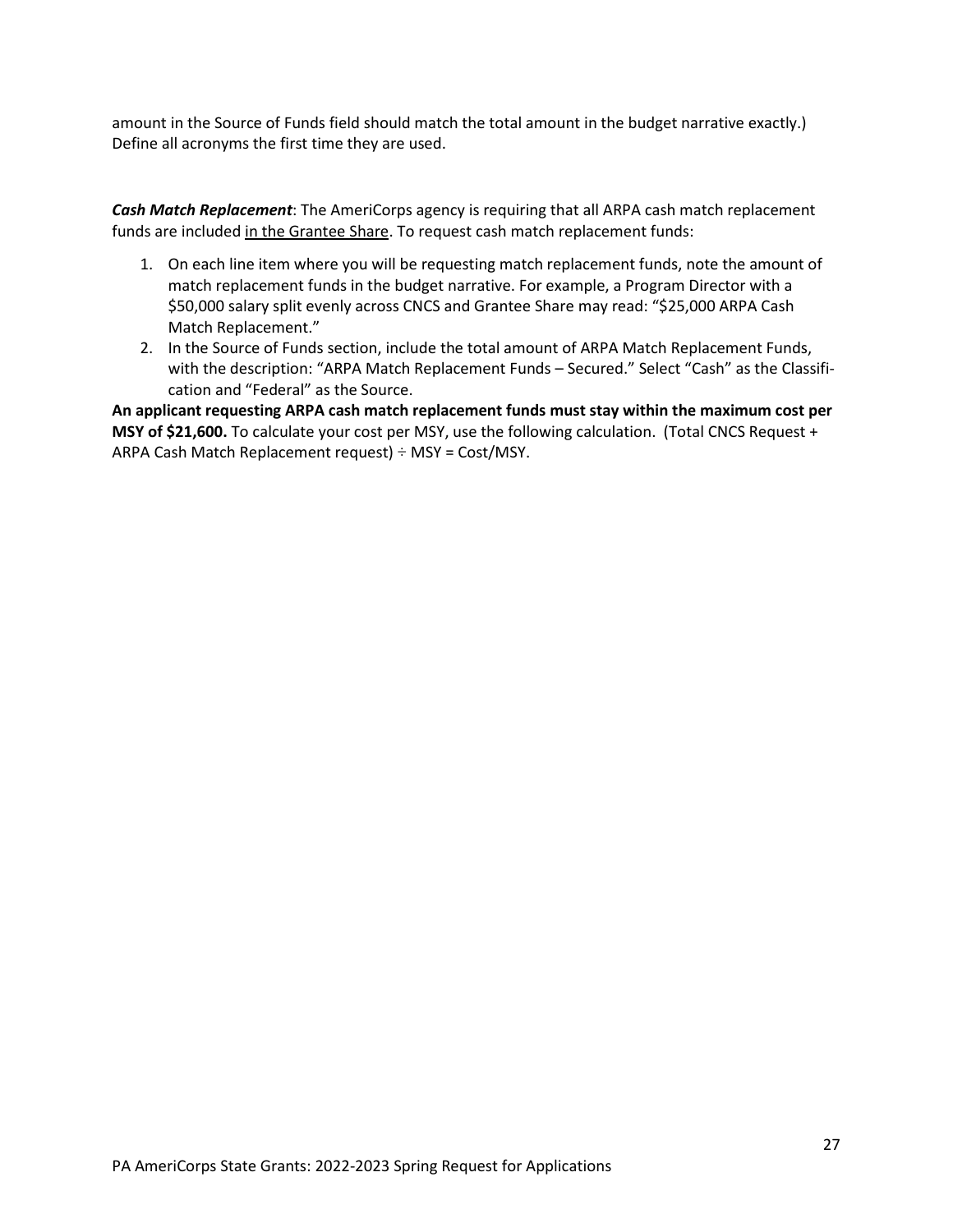# Appendix B: Budget Analysis Checklist

Below is a checklist to help you make certain that you submit an accurate budget narrative that meets AmeriCorps requirements.

| Costs charged under the personnel line item directly relate to the operation of the<br>$Yes$ No $\_\_$<br>AmeriCorps program? Examples include costs for staff that recruit, train, place, or<br>supervise members as well as manage the project.<br>Staff indirectly involved in the management or operation of the applicant organization is<br>funded through the administrative cost section (Section III.) of the budget? Examples of<br>$Yes$ No $\_\_$<br>administrative costs include central management and support functions.<br>Staff fundraising expenses are not charged to the grant? You may not charge AmeriCorps<br>staff members' time and related expenses for fundraising to the federal or grantee share<br>Yes $\_\,$ No $\_\$<br>of the grant. Expenses incurred to raise funds must be paid out of the funds raised.<br>Development officers and fundraising staff are not allowable expenses.<br>All positions in the budget are fully described in the narrative?<br>Yes $\_\,$ No $\_\$<br>The types of fringe benefits to be covered and the costs of benefit(s) for each staff<br>position are described? Allowable fringe benefits typically include FICA, workers'<br>compensation, retirement, SUTA, health and life insurance, IRA, and 401K. You may<br>$Yes$ No $\_\$<br>provide a calculation for total benefits as a percentage of the salaries to which they apply<br>or list each benefit as a separate item. If the fringe amount is over 30 percent, please list<br>separately.<br>Holidays, leave, and other similar vacation benefits are not included in the fringe benefit<br>$Yes$ _ No _<br>rates but are absorbed into the personnel expenses (salary) budget line item?<br>The purpose for all staff and member travel is clearly identified?<br>Yes $\_\,$ No $\_\$<br>You have budgeted funds for staff travel to PennSERVE sponsored meetings?<br>Yes $\_\!\_\!\$ No $\_\!\_$<br>Yes $\_\,$ No $\_$<br>You have budgeted funds for member travel to the yearly AmeriCorps Week?<br>You have budgeted funds to the National Service Regional Conference?<br>$Yes$ No $\_\$<br>Funds for the purchase of equipment (does not include general use office equipment)<br>$Yes$ _ No _<br>are limited to 10 percent of the total grant amount?<br>All single equipment items over \$5,000 per unit are specifically listed?<br>$Yes$ No $\_\_$<br>Justification/explanation of equipment items is included in the budget narrative?<br>Yes No<br>All single supply items over \$1,000 per unit are specifically listed and explained in the<br>Yes $\_\,$ No $\_$<br>budget narrative?<br>Cost of items with the AmeriCorps logo that will be worn daily is included for all<br>AmeriCorps members? Or if not, there is an explanation of how the program will be<br>$Yes$ No $\_\_$<br>providing the AmeriCorps logo item to AmeriCorps members.<br>Is the daily rate noted in all sections of the budget narrative where consultants are<br>Yes $\_\,$ No $\_\$<br>proposed?<br>You have budgeted \$16.80 per member slot for use of the OnCorps member<br>$Yes$ _ No _<br>management system? Or, if the program has PennSERVE approval to use a separate | In Compliance? | <b>Section I. Program Operating Costs</b> |
|-----------------------------------------------------------------------------------------------------------------------------------------------------------------------------------------------------------------------------------------------------------------------------------------------------------------------------------------------------------------------------------------------------------------------------------------------------------------------------------------------------------------------------------------------------------------------------------------------------------------------------------------------------------------------------------------------------------------------------------------------------------------------------------------------------------------------------------------------------------------------------------------------------------------------------------------------------------------------------------------------------------------------------------------------------------------------------------------------------------------------------------------------------------------------------------------------------------------------------------------------------------------------------------------------------------------------------------------------------------------------------------------------------------------------------------------------------------------------------------------------------------------------------------------------------------------------------------------------------------------------------------------------------------------------------------------------------------------------------------------------------------------------------------------------------------------------------------------------------------------------------------------------------------------------------------------------------------------------------------------------------------------------------------------------------------------------------------------------------------------------------------------------------------------------------------------------------------------------------------------------------------------------------------------------------------------------------------------------------------------------------------------------------------------------------------------------------------------------------------------------------------------------------------------------------------------------------------------------------------------------------------------------------------------------------------------------------------------------------------------------------------------------------------------------------------------------------------------------------------------------------------------------------------------------------------------------------------------------------------------------------------------------------------------------------------------------------------------------------------------------------------------------------------------------------------------------------------|----------------|-------------------------------------------|
|                                                                                                                                                                                                                                                                                                                                                                                                                                                                                                                                                                                                                                                                                                                                                                                                                                                                                                                                                                                                                                                                                                                                                                                                                                                                                                                                                                                                                                                                                                                                                                                                                                                                                                                                                                                                                                                                                                                                                                                                                                                                                                                                                                                                                                                                                                                                                                                                                                                                                                                                                                                                                                                                                                                                                                                                                                                                                                                                                                                                                                                                                                                                                                                                           |                |                                           |
|                                                                                                                                                                                                                                                                                                                                                                                                                                                                                                                                                                                                                                                                                                                                                                                                                                                                                                                                                                                                                                                                                                                                                                                                                                                                                                                                                                                                                                                                                                                                                                                                                                                                                                                                                                                                                                                                                                                                                                                                                                                                                                                                                                                                                                                                                                                                                                                                                                                                                                                                                                                                                                                                                                                                                                                                                                                                                                                                                                                                                                                                                                                                                                                                           |                |                                           |
|                                                                                                                                                                                                                                                                                                                                                                                                                                                                                                                                                                                                                                                                                                                                                                                                                                                                                                                                                                                                                                                                                                                                                                                                                                                                                                                                                                                                                                                                                                                                                                                                                                                                                                                                                                                                                                                                                                                                                                                                                                                                                                                                                                                                                                                                                                                                                                                                                                                                                                                                                                                                                                                                                                                                                                                                                                                                                                                                                                                                                                                                                                                                                                                                           |                |                                           |
|                                                                                                                                                                                                                                                                                                                                                                                                                                                                                                                                                                                                                                                                                                                                                                                                                                                                                                                                                                                                                                                                                                                                                                                                                                                                                                                                                                                                                                                                                                                                                                                                                                                                                                                                                                                                                                                                                                                                                                                                                                                                                                                                                                                                                                                                                                                                                                                                                                                                                                                                                                                                                                                                                                                                                                                                                                                                                                                                                                                                                                                                                                                                                                                                           |                |                                           |
|                                                                                                                                                                                                                                                                                                                                                                                                                                                                                                                                                                                                                                                                                                                                                                                                                                                                                                                                                                                                                                                                                                                                                                                                                                                                                                                                                                                                                                                                                                                                                                                                                                                                                                                                                                                                                                                                                                                                                                                                                                                                                                                                                                                                                                                                                                                                                                                                                                                                                                                                                                                                                                                                                                                                                                                                                                                                                                                                                                                                                                                                                                                                                                                                           |                |                                           |
|                                                                                                                                                                                                                                                                                                                                                                                                                                                                                                                                                                                                                                                                                                                                                                                                                                                                                                                                                                                                                                                                                                                                                                                                                                                                                                                                                                                                                                                                                                                                                                                                                                                                                                                                                                                                                                                                                                                                                                                                                                                                                                                                                                                                                                                                                                                                                                                                                                                                                                                                                                                                                                                                                                                                                                                                                                                                                                                                                                                                                                                                                                                                                                                                           |                |                                           |
|                                                                                                                                                                                                                                                                                                                                                                                                                                                                                                                                                                                                                                                                                                                                                                                                                                                                                                                                                                                                                                                                                                                                                                                                                                                                                                                                                                                                                                                                                                                                                                                                                                                                                                                                                                                                                                                                                                                                                                                                                                                                                                                                                                                                                                                                                                                                                                                                                                                                                                                                                                                                                                                                                                                                                                                                                                                                                                                                                                                                                                                                                                                                                                                                           |                |                                           |
|                                                                                                                                                                                                                                                                                                                                                                                                                                                                                                                                                                                                                                                                                                                                                                                                                                                                                                                                                                                                                                                                                                                                                                                                                                                                                                                                                                                                                                                                                                                                                                                                                                                                                                                                                                                                                                                                                                                                                                                                                                                                                                                                                                                                                                                                                                                                                                                                                                                                                                                                                                                                                                                                                                                                                                                                                                                                                                                                                                                                                                                                                                                                                                                                           |                |                                           |
|                                                                                                                                                                                                                                                                                                                                                                                                                                                                                                                                                                                                                                                                                                                                                                                                                                                                                                                                                                                                                                                                                                                                                                                                                                                                                                                                                                                                                                                                                                                                                                                                                                                                                                                                                                                                                                                                                                                                                                                                                                                                                                                                                                                                                                                                                                                                                                                                                                                                                                                                                                                                                                                                                                                                                                                                                                                                                                                                                                                                                                                                                                                                                                                                           |                |                                           |
|                                                                                                                                                                                                                                                                                                                                                                                                                                                                                                                                                                                                                                                                                                                                                                                                                                                                                                                                                                                                                                                                                                                                                                                                                                                                                                                                                                                                                                                                                                                                                                                                                                                                                                                                                                                                                                                                                                                                                                                                                                                                                                                                                                                                                                                                                                                                                                                                                                                                                                                                                                                                                                                                                                                                                                                                                                                                                                                                                                                                                                                                                                                                                                                                           |                |                                           |
|                                                                                                                                                                                                                                                                                                                                                                                                                                                                                                                                                                                                                                                                                                                                                                                                                                                                                                                                                                                                                                                                                                                                                                                                                                                                                                                                                                                                                                                                                                                                                                                                                                                                                                                                                                                                                                                                                                                                                                                                                                                                                                                                                                                                                                                                                                                                                                                                                                                                                                                                                                                                                                                                                                                                                                                                                                                                                                                                                                                                                                                                                                                                                                                                           |                |                                           |
|                                                                                                                                                                                                                                                                                                                                                                                                                                                                                                                                                                                                                                                                                                                                                                                                                                                                                                                                                                                                                                                                                                                                                                                                                                                                                                                                                                                                                                                                                                                                                                                                                                                                                                                                                                                                                                                                                                                                                                                                                                                                                                                                                                                                                                                                                                                                                                                                                                                                                                                                                                                                                                                                                                                                                                                                                                                                                                                                                                                                                                                                                                                                                                                                           |                |                                           |
|                                                                                                                                                                                                                                                                                                                                                                                                                                                                                                                                                                                                                                                                                                                                                                                                                                                                                                                                                                                                                                                                                                                                                                                                                                                                                                                                                                                                                                                                                                                                                                                                                                                                                                                                                                                                                                                                                                                                                                                                                                                                                                                                                                                                                                                                                                                                                                                                                                                                                                                                                                                                                                                                                                                                                                                                                                                                                                                                                                                                                                                                                                                                                                                                           |                |                                           |
|                                                                                                                                                                                                                                                                                                                                                                                                                                                                                                                                                                                                                                                                                                                                                                                                                                                                                                                                                                                                                                                                                                                                                                                                                                                                                                                                                                                                                                                                                                                                                                                                                                                                                                                                                                                                                                                                                                                                                                                                                                                                                                                                                                                                                                                                                                                                                                                                                                                                                                                                                                                                                                                                                                                                                                                                                                                                                                                                                                                                                                                                                                                                                                                                           |                |                                           |
|                                                                                                                                                                                                                                                                                                                                                                                                                                                                                                                                                                                                                                                                                                                                                                                                                                                                                                                                                                                                                                                                                                                                                                                                                                                                                                                                                                                                                                                                                                                                                                                                                                                                                                                                                                                                                                                                                                                                                                                                                                                                                                                                                                                                                                                                                                                                                                                                                                                                                                                                                                                                                                                                                                                                                                                                                                                                                                                                                                                                                                                                                                                                                                                                           |                |                                           |
|                                                                                                                                                                                                                                                                                                                                                                                                                                                                                                                                                                                                                                                                                                                                                                                                                                                                                                                                                                                                                                                                                                                                                                                                                                                                                                                                                                                                                                                                                                                                                                                                                                                                                                                                                                                                                                                                                                                                                                                                                                                                                                                                                                                                                                                                                                                                                                                                                                                                                                                                                                                                                                                                                                                                                                                                                                                                                                                                                                                                                                                                                                                                                                                                           |                |                                           |
|                                                                                                                                                                                                                                                                                                                                                                                                                                                                                                                                                                                                                                                                                                                                                                                                                                                                                                                                                                                                                                                                                                                                                                                                                                                                                                                                                                                                                                                                                                                                                                                                                                                                                                                                                                                                                                                                                                                                                                                                                                                                                                                                                                                                                                                                                                                                                                                                                                                                                                                                                                                                                                                                                                                                                                                                                                                                                                                                                                                                                                                                                                                                                                                                           |                |                                           |
|                                                                                                                                                                                                                                                                                                                                                                                                                                                                                                                                                                                                                                                                                                                                                                                                                                                                                                                                                                                                                                                                                                                                                                                                                                                                                                                                                                                                                                                                                                                                                                                                                                                                                                                                                                                                                                                                                                                                                                                                                                                                                                                                                                                                                                                                                                                                                                                                                                                                                                                                                                                                                                                                                                                                                                                                                                                                                                                                                                                                                                                                                                                                                                                                           |                |                                           |
|                                                                                                                                                                                                                                                                                                                                                                                                                                                                                                                                                                                                                                                                                                                                                                                                                                                                                                                                                                                                                                                                                                                                                                                                                                                                                                                                                                                                                                                                                                                                                                                                                                                                                                                                                                                                                                                                                                                                                                                                                                                                                                                                                                                                                                                                                                                                                                                                                                                                                                                                                                                                                                                                                                                                                                                                                                                                                                                                                                                                                                                                                                                                                                                                           |                |                                           |
|                                                                                                                                                                                                                                                                                                                                                                                                                                                                                                                                                                                                                                                                                                                                                                                                                                                                                                                                                                                                                                                                                                                                                                                                                                                                                                                                                                                                                                                                                                                                                                                                                                                                                                                                                                                                                                                                                                                                                                                                                                                                                                                                                                                                                                                                                                                                                                                                                                                                                                                                                                                                                                                                                                                                                                                                                                                                                                                                                                                                                                                                                                                                                                                                           |                |                                           |
|                                                                                                                                                                                                                                                                                                                                                                                                                                                                                                                                                                                                                                                                                                                                                                                                                                                                                                                                                                                                                                                                                                                                                                                                                                                                                                                                                                                                                                                                                                                                                                                                                                                                                                                                                                                                                                                                                                                                                                                                                                                                                                                                                                                                                                                                                                                                                                                                                                                                                                                                                                                                                                                                                                                                                                                                                                                                                                                                                                                                                                                                                                                                                                                                           |                |                                           |
|                                                                                                                                                                                                                                                                                                                                                                                                                                                                                                                                                                                                                                                                                                                                                                                                                                                                                                                                                                                                                                                                                                                                                                                                                                                                                                                                                                                                                                                                                                                                                                                                                                                                                                                                                                                                                                                                                                                                                                                                                                                                                                                                                                                                                                                                                                                                                                                                                                                                                                                                                                                                                                                                                                                                                                                                                                                                                                                                                                                                                                                                                                                                                                                                           |                |                                           |
|                                                                                                                                                                                                                                                                                                                                                                                                                                                                                                                                                                                                                                                                                                                                                                                                                                                                                                                                                                                                                                                                                                                                                                                                                                                                                                                                                                                                                                                                                                                                                                                                                                                                                                                                                                                                                                                                                                                                                                                                                                                                                                                                                                                                                                                                                                                                                                                                                                                                                                                                                                                                                                                                                                                                                                                                                                                                                                                                                                                                                                                                                                                                                                                                           |                |                                           |
|                                                                                                                                                                                                                                                                                                                                                                                                                                                                                                                                                                                                                                                                                                                                                                                                                                                                                                                                                                                                                                                                                                                                                                                                                                                                                                                                                                                                                                                                                                                                                                                                                                                                                                                                                                                                                                                                                                                                                                                                                                                                                                                                                                                                                                                                                                                                                                                                                                                                                                                                                                                                                                                                                                                                                                                                                                                                                                                                                                                                                                                                                                                                                                                                           |                |                                           |
|                                                                                                                                                                                                                                                                                                                                                                                                                                                                                                                                                                                                                                                                                                                                                                                                                                                                                                                                                                                                                                                                                                                                                                                                                                                                                                                                                                                                                                                                                                                                                                                                                                                                                                                                                                                                                                                                                                                                                                                                                                                                                                                                                                                                                                                                                                                                                                                                                                                                                                                                                                                                                                                                                                                                                                                                                                                                                                                                                                                                                                                                                                                                                                                                           |                |                                           |
|                                                                                                                                                                                                                                                                                                                                                                                                                                                                                                                                                                                                                                                                                                                                                                                                                                                                                                                                                                                                                                                                                                                                                                                                                                                                                                                                                                                                                                                                                                                                                                                                                                                                                                                                                                                                                                                                                                                                                                                                                                                                                                                                                                                                                                                                                                                                                                                                                                                                                                                                                                                                                                                                                                                                                                                                                                                                                                                                                                                                                                                                                                                                                                                                           |                |                                           |
|                                                                                                                                                                                                                                                                                                                                                                                                                                                                                                                                                                                                                                                                                                                                                                                                                                                                                                                                                                                                                                                                                                                                                                                                                                                                                                                                                                                                                                                                                                                                                                                                                                                                                                                                                                                                                                                                                                                                                                                                                                                                                                                                                                                                                                                                                                                                                                                                                                                                                                                                                                                                                                                                                                                                                                                                                                                                                                                                                                                                                                                                                                                                                                                                           |                |                                           |
|                                                                                                                                                                                                                                                                                                                                                                                                                                                                                                                                                                                                                                                                                                                                                                                                                                                                                                                                                                                                                                                                                                                                                                                                                                                                                                                                                                                                                                                                                                                                                                                                                                                                                                                                                                                                                                                                                                                                                                                                                                                                                                                                                                                                                                                                                                                                                                                                                                                                                                                                                                                                                                                                                                                                                                                                                                                                                                                                                                                                                                                                                                                                                                                                           |                |                                           |
|                                                                                                                                                                                                                                                                                                                                                                                                                                                                                                                                                                                                                                                                                                                                                                                                                                                                                                                                                                                                                                                                                                                                                                                                                                                                                                                                                                                                                                                                                                                                                                                                                                                                                                                                                                                                                                                                                                                                                                                                                                                                                                                                                                                                                                                                                                                                                                                                                                                                                                                                                                                                                                                                                                                                                                                                                                                                                                                                                                                                                                                                                                                                                                                                           |                |                                           |
|                                                                                                                                                                                                                                                                                                                                                                                                                                                                                                                                                                                                                                                                                                                                                                                                                                                                                                                                                                                                                                                                                                                                                                                                                                                                                                                                                                                                                                                                                                                                                                                                                                                                                                                                                                                                                                                                                                                                                                                                                                                                                                                                                                                                                                                                                                                                                                                                                                                                                                                                                                                                                                                                                                                                                                                                                                                                                                                                                                                                                                                                                                                                                                                                           |                |                                           |
|                                                                                                                                                                                                                                                                                                                                                                                                                                                                                                                                                                                                                                                                                                                                                                                                                                                                                                                                                                                                                                                                                                                                                                                                                                                                                                                                                                                                                                                                                                                                                                                                                                                                                                                                                                                                                                                                                                                                                                                                                                                                                                                                                                                                                                                                                                                                                                                                                                                                                                                                                                                                                                                                                                                                                                                                                                                                                                                                                                                                                                                                                                                                                                                                           |                |                                           |
|                                                                                                                                                                                                                                                                                                                                                                                                                                                                                                                                                                                                                                                                                                                                                                                                                                                                                                                                                                                                                                                                                                                                                                                                                                                                                                                                                                                                                                                                                                                                                                                                                                                                                                                                                                                                                                                                                                                                                                                                                                                                                                                                                                                                                                                                                                                                                                                                                                                                                                                                                                                                                                                                                                                                                                                                                                                                                                                                                                                                                                                                                                                                                                                                           |                |                                           |
|                                                                                                                                                                                                                                                                                                                                                                                                                                                                                                                                                                                                                                                                                                                                                                                                                                                                                                                                                                                                                                                                                                                                                                                                                                                                                                                                                                                                                                                                                                                                                                                                                                                                                                                                                                                                                                                                                                                                                                                                                                                                                                                                                                                                                                                                                                                                                                                                                                                                                                                                                                                                                                                                                                                                                                                                                                                                                                                                                                                                                                                                                                                                                                                                           |                |                                           |
|                                                                                                                                                                                                                                                                                                                                                                                                                                                                                                                                                                                                                                                                                                                                                                                                                                                                                                                                                                                                                                                                                                                                                                                                                                                                                                                                                                                                                                                                                                                                                                                                                                                                                                                                                                                                                                                                                                                                                                                                                                                                                                                                                                                                                                                                                                                                                                                                                                                                                                                                                                                                                                                                                                                                                                                                                                                                                                                                                                                                                                                                                                                                                                                                           |                |                                           |
|                                                                                                                                                                                                                                                                                                                                                                                                                                                                                                                                                                                                                                                                                                                                                                                                                                                                                                                                                                                                                                                                                                                                                                                                                                                                                                                                                                                                                                                                                                                                                                                                                                                                                                                                                                                                                                                                                                                                                                                                                                                                                                                                                                                                                                                                                                                                                                                                                                                                                                                                                                                                                                                                                                                                                                                                                                                                                                                                                                                                                                                                                                                                                                                                           |                |                                           |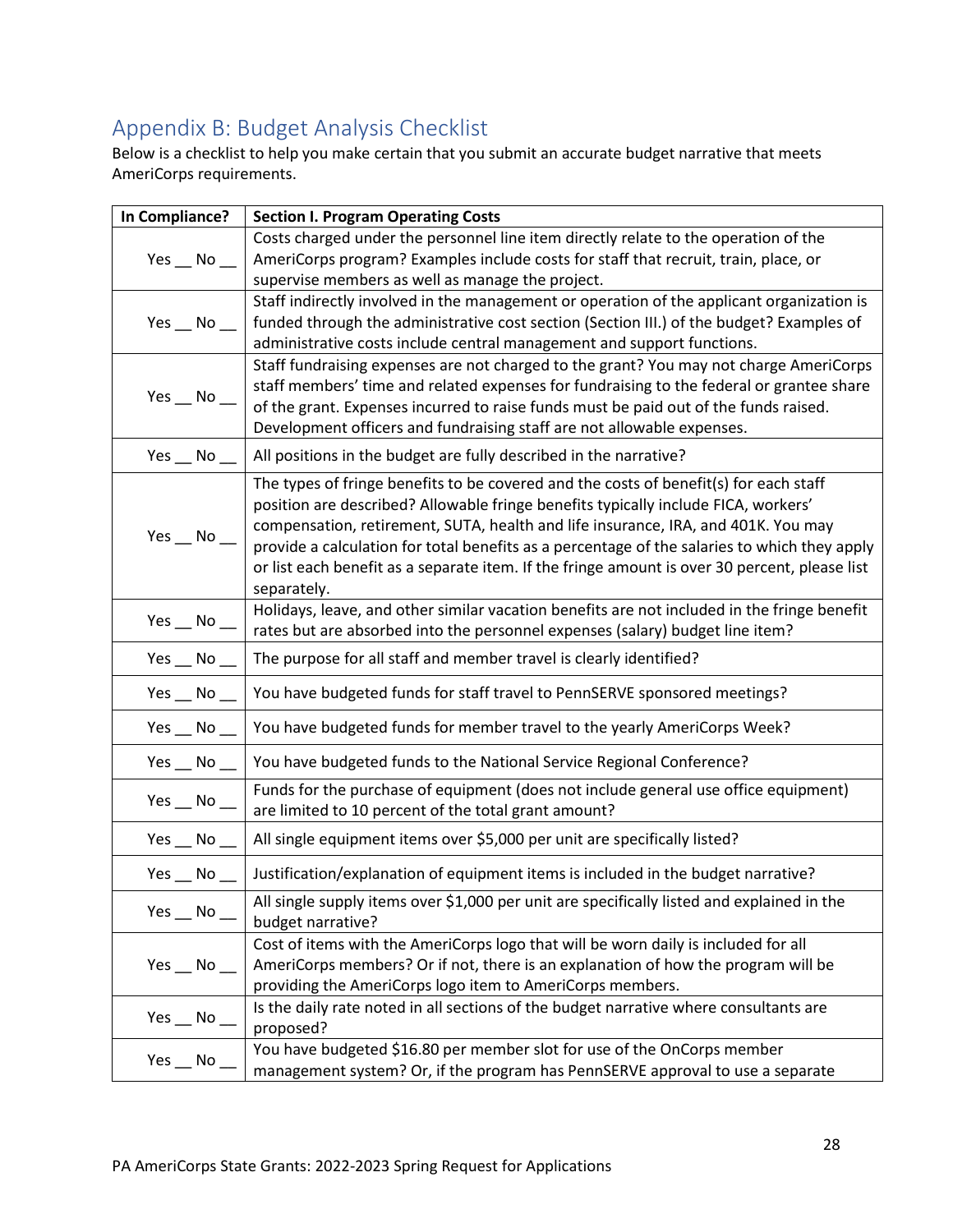| In Compliance?      | <b>Section I. Program Operating Costs</b>                                                                                                                                             |
|---------------------|---------------------------------------------------------------------------------------------------------------------------------------------------------------------------------------|
|                     | timekeeping system, \$300 is budgeted to cover financial and progress reporting for the                                                                                               |
|                     | year.                                                                                                                                                                                 |
| Yes $\_\,$ No $\_\$ | Does the budget reflect adequate budgeted costs for project evaluation?                                                                                                               |
|                     | Have you budgeted for the cost of the NSOPW, FBI, and state check for criminal history                                                                                                |
| Yes $\_\,$ No $\_\$ | checks of each member and grant-funded staff that are in covered positions per 45 CFR                                                                                                 |
|                     | 2522.205? If not, have you provided an explanation?                                                                                                                                   |
| Yes $\_\,$ No $\_\$ | Are all items in the budget narrative itemized and the purpose of the funds justified?                                                                                                |
| In Compliance?      | <b>Section II. Member Costs</b>                                                                                                                                                       |
| Yes $\_\,$ No $\_\$ | Are the living allowance amounts correct? Full-time AmeriCorps members must receive<br>at least the minimum living allowance as indicated in the chart in the budget<br>instructions. |
|                     | Living allowances are not paid on an hourly basis? They may be calculated using service                                                                                               |
| $Yes$ No $\_\$      | hours and program length to derive a weekly or biweekly distribution amount. Divide the                                                                                               |
|                     | distribution in equal increments that are not based on the specified number of hours                                                                                                  |
|                     | served.                                                                                                                                                                               |
|                     | Is FICA calculated correctly? You must pay FICA for any member receiving a living                                                                                                     |
| $Yes$ No $\_\$      | allowance. Unless exempted by the IRS, calculate FICA at 7.65 percent of the total                                                                                                    |
|                     | amount of the living allowance.                                                                                                                                                       |
| $Yes$ No $\_\_$     | Is the workers' compensation calculation correct? Pennsylvania requires workers'<br>compensation for AmeriCorps members.                                                              |
|                     | Health care is provided for full-time AmeriCorps members only (unless part-time serving                                                                                               |
|                     | for a sustained full-time period such as summer service)? Projects must provide health                                                                                                |
|                     | care coverage to all full-time members who do not have adequate health care coverage                                                                                                  |
| $Yes$ No $\_\_$     | at the time of enrollment or who lose coverage due to participation in the project. In                                                                                                |
|                     | addition, projects must provide coverage if a full-time member loses coverage during the                                                                                              |
|                     | term of service through no deliberate act of their own.                                                                                                                               |
| No<br>Yes           | Unemployment insurance is not budgeted?                                                                                                                                               |
| In Compliance?      | Section III. Administrative/Indirect Costs                                                                                                                                            |
|                     | Applicant has chosen Option A – Applicant does not have a federally approved indirect cost                                                                                            |
|                     | Yes $\_\,$ No $\_\,$ N/A $\_\,$ hate and has chosen to use the CNCS - fixed percentage method and the maximum federal                                                                 |
|                     | share of administrative costs does not exceed 5 percent of the total federal funds                                                                                                    |
|                     | budgeted? To determine the federal administrative share, multiply all other budgeted                                                                                                  |
|                     | federal funds by .0526.                                                                                                                                                               |
| Yes No              | Applicant has chosen Option A - Corporation fixed percentage method and the                                                                                                           |
| N/A                 | maximum grantee share is at 10 percent or less of total budgeted funds?                                                                                                               |
| Yes No<br>N/A       | Applicant has chosen Option B - Applicant has a federally approved indirect cost rate<br>method and documentation has been submitted to PennSERVE?                                    |
|                     |                                                                                                                                                                                       |
| Yes __ No           | Applicant has chosen Option B - Federally approved indirect cost rate method and the                                                                                                  |
| N/A                 | type of rate, the IDC rate percentage, the rate claimed and the base to which the rate is<br>applied has been specified?                                                              |
| $Yes$ No            | Applicant has chosen Option C - Applicant has never had a federally approved indirect                                                                                                 |
| N/A                 | cost rate and a de minimis rate of 10% of modified total direct costs has been budgeted?                                                                                              |
|                     |                                                                                                                                                                                       |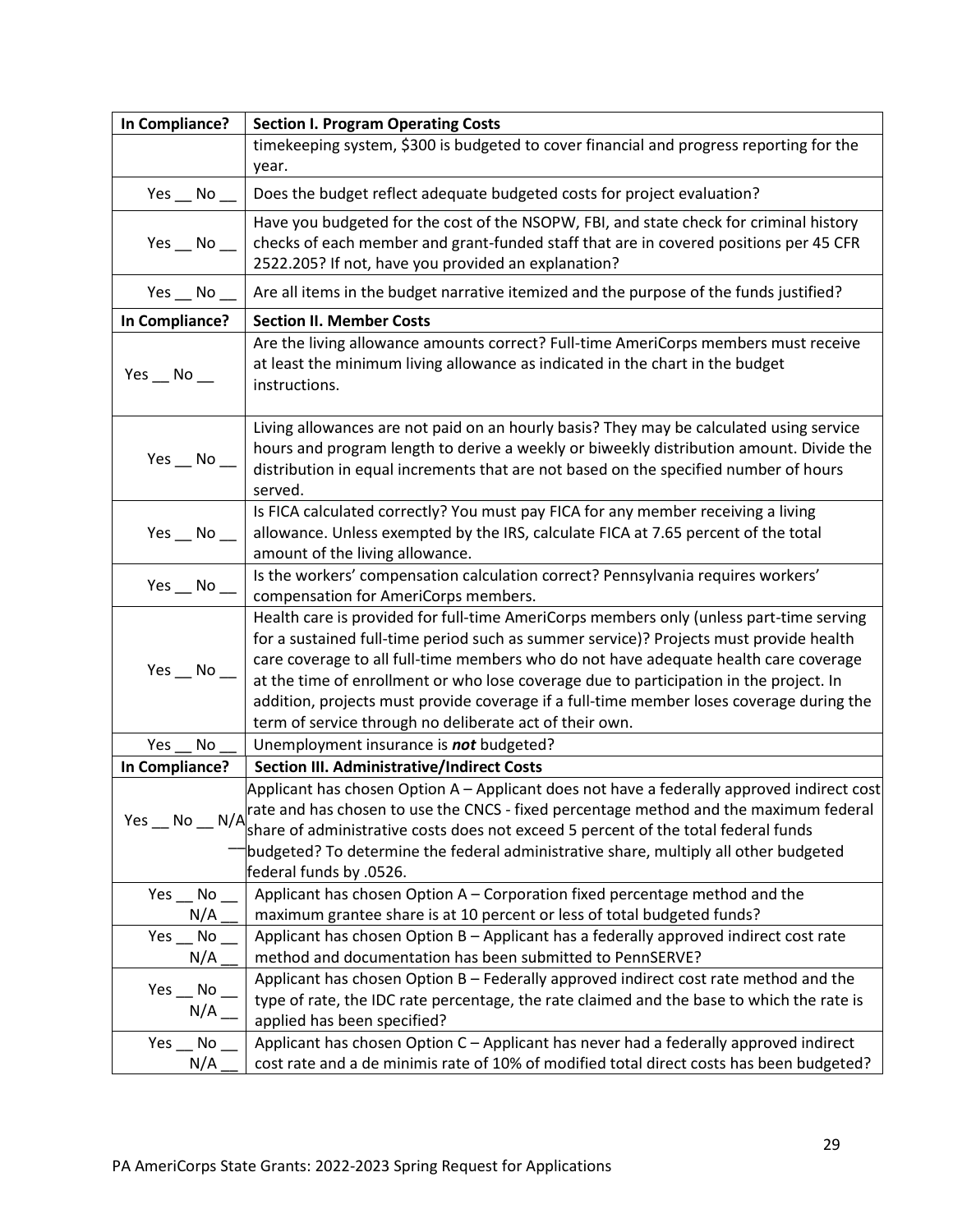<span id="page-29-0"></span>

| In Compliance? | Match                                                                                      |
|----------------|--------------------------------------------------------------------------------------------|
| Yes No         | Is the overall match being met at the required level, based on the year of funding?        |
|                | For all matching funds, proposed vs secured, the source(s) [private, state, local, and/or  |
| Yes No         | federal], the type of contribution (cash or in-kind), and the amount of match, are clearly |
|                | identified in the narrative and in the Source of Funds field in eGrants?                   |
| Yes.<br>No.    | The amount of match is for the entire amount in the budget narrative. (The total amount    |
|                | of match equals the amount in the budget?)                                                 |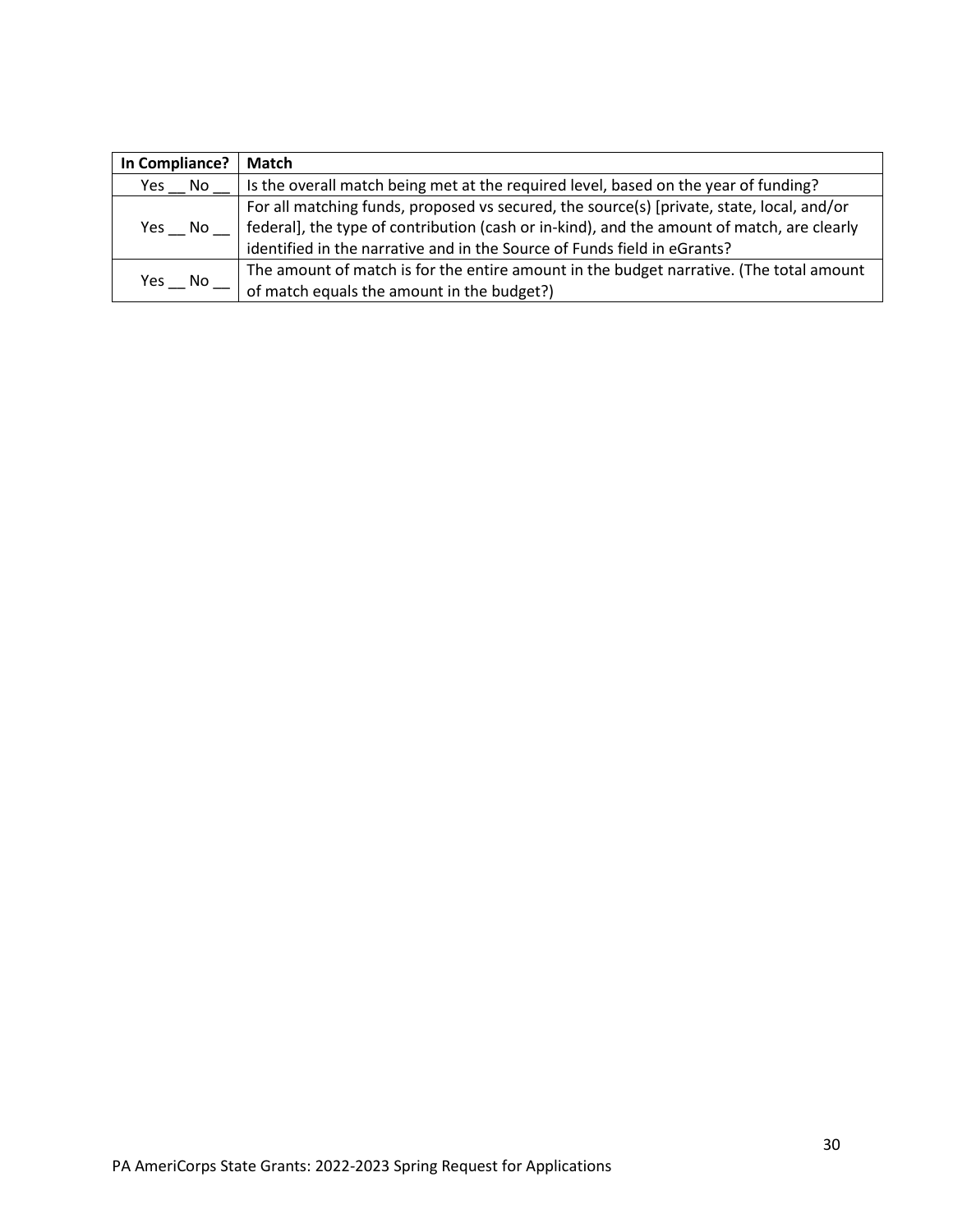# Appendix C: Alternative Match Instructions

Grantees are required to meet an overall matching rate that increases over time. You have the flexibility to meet the overall match requirements in any of the three budget areas, as long as the minimum match of 24 percent for the first three years, and the increasing minimums in years thereafter, are maintained. See 45 C.F.R. §§ 2521.35–2521.90 for the specific regulations.

Special Circumstances for an Alternative Match Schedule: Under certain circumstances, applicants may qualify to meet alternative matching requirements that increase over the years to 35 percent instead of 50 percent as specified in the regulations at 45 C.F.R. § 2521.60(b). To qualify, you must demonstrate that your program is either located in a rural county or in a severely economically distressed community as defined below.

- **A.** Rural County: In determining whether a program is rural, AmeriCorps will consider the most recent Beale code rating published by the U.S. Department of Agriculture for the county in which the program is located. Any program located in a county with a Beale code of 4, 5, 6, 7, 8 or 9 is eligible to apply for the alternative match requirement. See Appendix G for the Table of Beale codes.
- **B.** Severely Economically Distressed County: In determining whether a program is located in a severely economically distressed county, AmeriCorps will consider the following list of county-level characteristics. See Appendix G for a list of website addresses where this publicly available information can be found.
	- 1. The county-level per capita income is less than or equal to 75 percent of the national average for all counties using the most recent census data or Bureau of Economic Analysis data;
	- 2. The county-level poverty rate is equal to or greater than 125 percent of the national average for all counties using the most recent census data; and
	- 3. The county-level unemployment is above the national average for all counties for the previous 12 months using the most recently available Bureau of Labor Statistics data.
	- 4. The areas served by the program lack basic infrastructure such as water or electricity.
- **C.** Program Location: Except when approved otherwise, AmeriCorps will determine the location of your program based on the legal applicant's address. If you believe that the legal applicant's address is not the appropriate way to consider the location of your program, you must provide relevant facts about your program location in your request. AmeriCorps will, in its sole discretion, determine whether some other address is more appropriate for determining a program's location.

If your program is located in one of these areas, see the instructions below for applying for this alternative match schedule. **You must submit your alternative match schedule request to PennSERVE at the time of application.**

If approved for the alternative schedules, programs will base their budget in the upcoming application on the approved alternative match. The alternative match requirement will be in effect for whatever portion of the three-year project period remains or if applying as a new grantee, for the upcoming three-year grant cycle.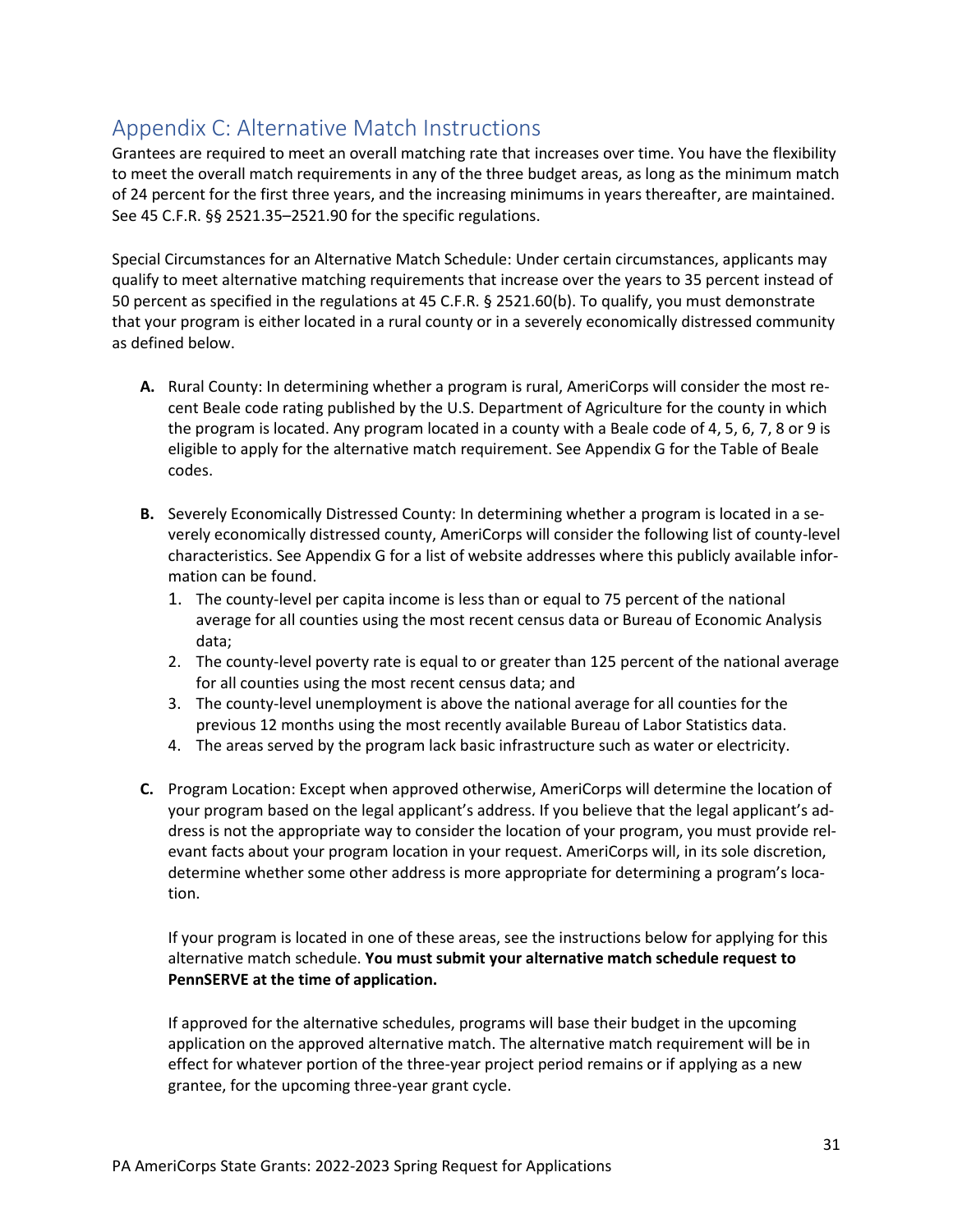**D.** Instructions for the Alternative Match Schedule: Programs must send their request to Penn-SERVE for review. PennSERVE will then forward the request to the AmeriCorps agency for consideration. Upon PennSERVE approval, the AmeriCorps agency will review your request, notify PennSERVE if you qualify for the alternative schedule, and provide instructions for entering your budget into eGrants under the Alternative Match Schedule. To submit a request for an alternative match, submit an email to PennSERVE at the time of the application as follows:

#### **E-mail subject line:** AmeriCorps Alternative Match Request

Send your request in memo format. You must respond to each item below. Please include both the item and your response in your request.

- 1. Basis of Request
	- a. Identify the basis for your request as either a rural county or a severely economically distressed community as described above.
	- b. Describe where your program operates and include the address of the legal applicant.
- 2. Rural Counties
	- a. Describe the economic conditions.
	- b. Confirm that your county has a Beale code of 4, 5, 6, 7, 8, or 9.
- 3. Economically Distressed Counties:
	- a. Provide your county per-capita income, poverty, and unemployment levels.
	- b. Demonstrate that your county per-capita income, poverty, and unemployment levels are above or below the national averages. Identify the data source(s) used to make your determination.
	- c. Provide any other statistics you deem relevant to demonstrate your county is economically distressed.
- 4. Program Location: If you believe the location of your program should not be based on the address of the legal applicant, describe your justification for requesting an alternative location(s).
- <span id="page-31-0"></span>5. Other: Provide any other justification and information for your request that is not presented in the responses to the above.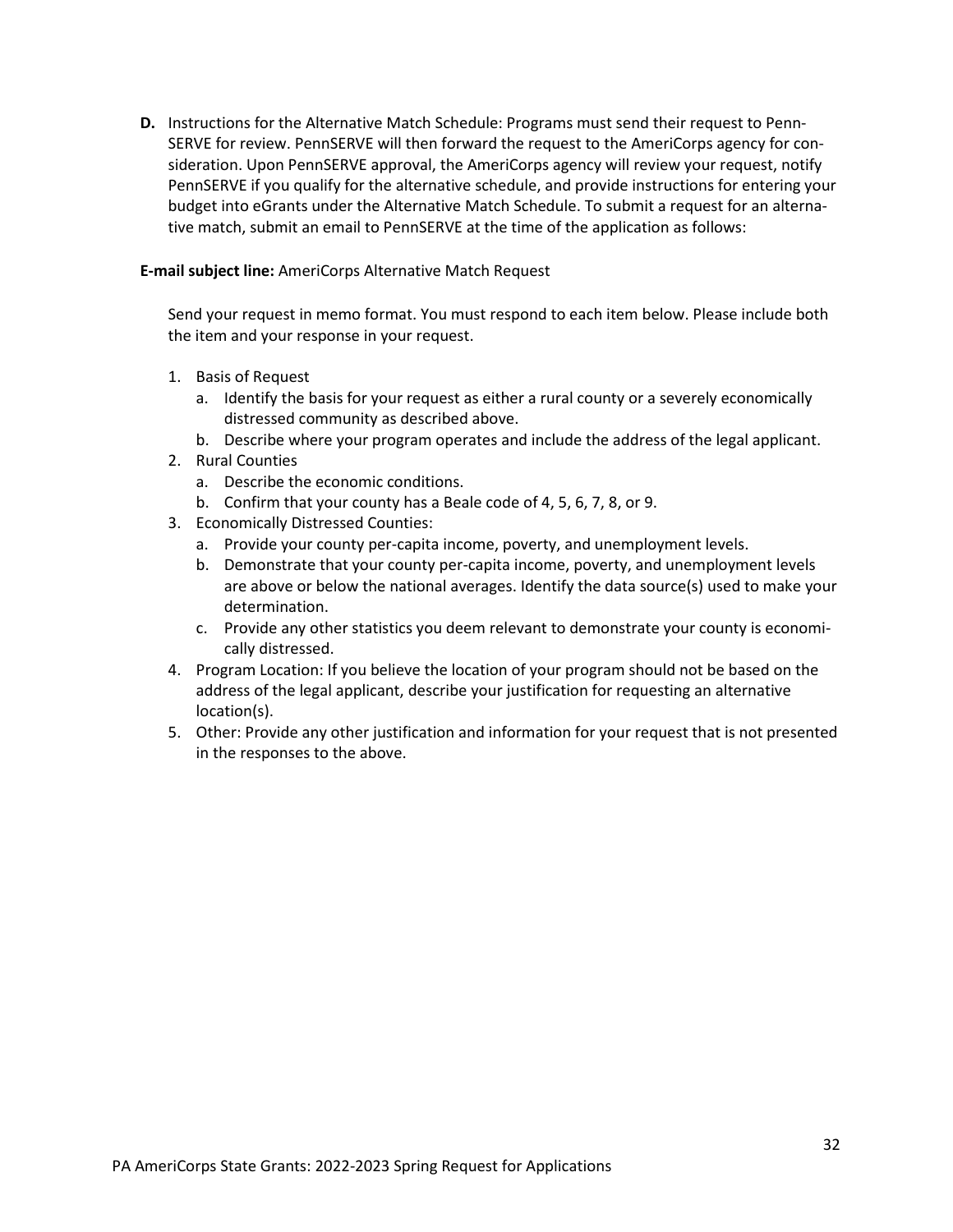# Appendix D: Rural Programs, Rural Intermediaries, Beale Codes, and County-Level Economic Data

**RUCA codes** classify U.S. census tracts using measures of population density, urbanization, and daily commuting. Census tracts with an urban cluster population less than 50,000 are considered rural (RUCA codes four – 10). For more information about RUCA codes, please visit the USDA website found here: <http://www.ers.usda.gov/data-products/rural-urban-commuting-area-codes.aspx>

**Rural intermediaries** primarily serve communities with limited resources and organizational infrastructure. PennSERVE and the AmeriCorps agency recognize that severely under-resourced communities may have limited capacity to successfully apply for and implement an AmeriCorps program due to the size and organizational capacity of eligible applicant/host site organizations or the lack of available matching funds in these communities. Thus, it may be effective for a single eligible applicant (intermediary) to develop an application and oversee the implementation of an AmeriCorps program that engages multiple grassroots nonprofits that individually do not have the necessary organizational or fundraising capacity to apply for and run an AmeriCorps program independently. Given the desire to address community needs holistically, the nonprofits that make up the consortium may have different focus areas and thus the nonprofit intermediary will be multi-focused.

Applications seeking consideration as a Rural Intermediary must demonstrate that they will be serving in rural severely under-resourced communities, that their application represents a consortium, that the activities provided by the consortium collectively address a compelling community need or set of needs, and that they have sufficient financial and management capacity to act as an umbrella organization for the consortium. Applicants seeking consideration under this priority area may submit a narrative that does not exceed 12 pages in eGrants.

The eligible applicant (intermediary) should submit one application which describes:

- how the partnership/consortium will be organized, and AmeriCorps resources will be allocated between the partnering entities (intermediary and consortium members);
- the proposed theory(ies) of change and program model(s); and
- how the intermediary will utilize an identified consortium of nonprofits/eligible applicants who are well positioned to achieve outcomes identified in the theory of change.

Applicants must email memoranda of understanding or signed letters of commitment from all members of the consortium t[o pennserve@pa.gov](mailto:pennserve@pa.gov) by the application due date to be considered for this priority area.

**Beale codes** are published by the U.S. Department of Agriculture and are used to classify counties as being more urban or more rural. Counties are designated on a scale from one to nine according to the following descriptions: